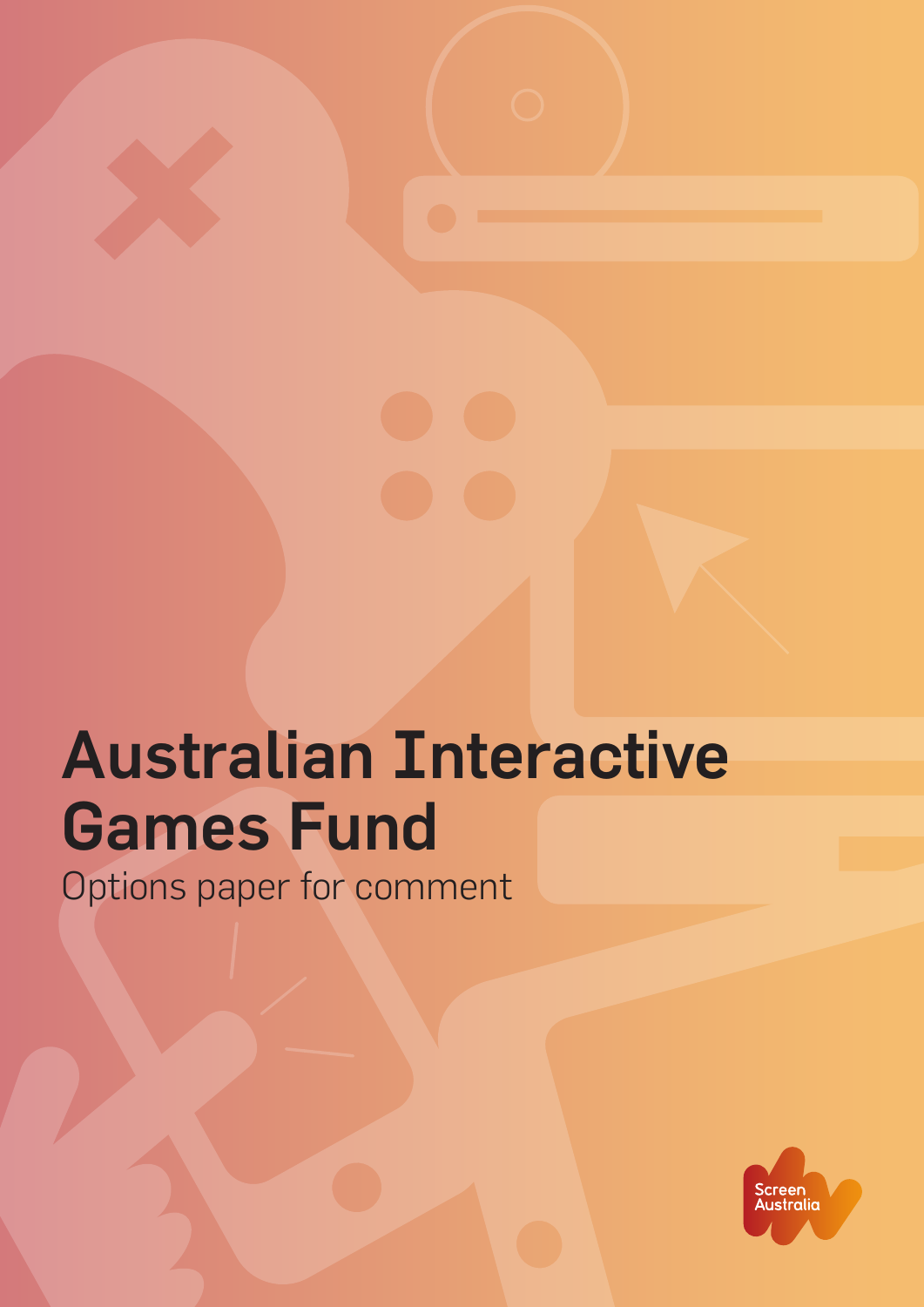

**Australian Government** 



This paper draws from a number of sources. Screen Australia has undertaken all reasonable measures to ensure its accuracy and therefore cannot accept responsibility for inaccuracies and omissions.

Released 10 December 2012; reissued 11 December (update to 7.2 Ways of engaging)

www.screenaustralia.gov.au/gamesconsult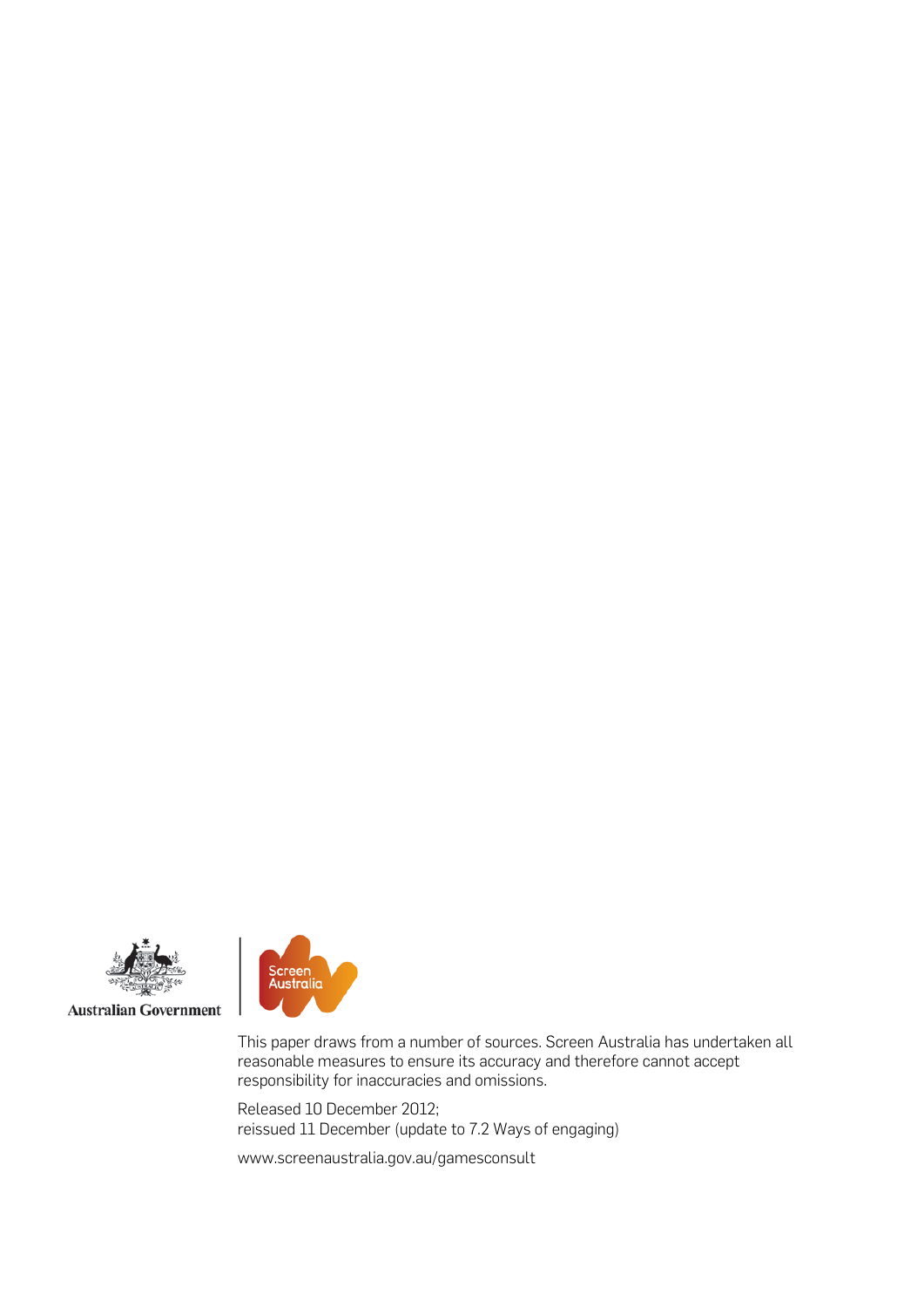## **Australian Interactive Games Fund:**

Options paper for comment

| 2.1 Shifting demographics and growing consumer spend4 |  |
|-------------------------------------------------------|--|
|                                                       |  |
|                                                       |  |
|                                                       |  |
|                                                       |  |
|                                                       |  |
|                                                       |  |
|                                                       |  |
|                                                       |  |
|                                                       |  |
|                                                       |  |
|                                                       |  |
|                                                       |  |
|                                                       |  |
|                                                       |  |
|                                                       |  |
|                                                       |  |
|                                                       |  |
|                                                       |  |
|                                                       |  |
|                                                       |  |
|                                                       |  |
|                                                       |  |
|                                                       |  |
|                                                       |  |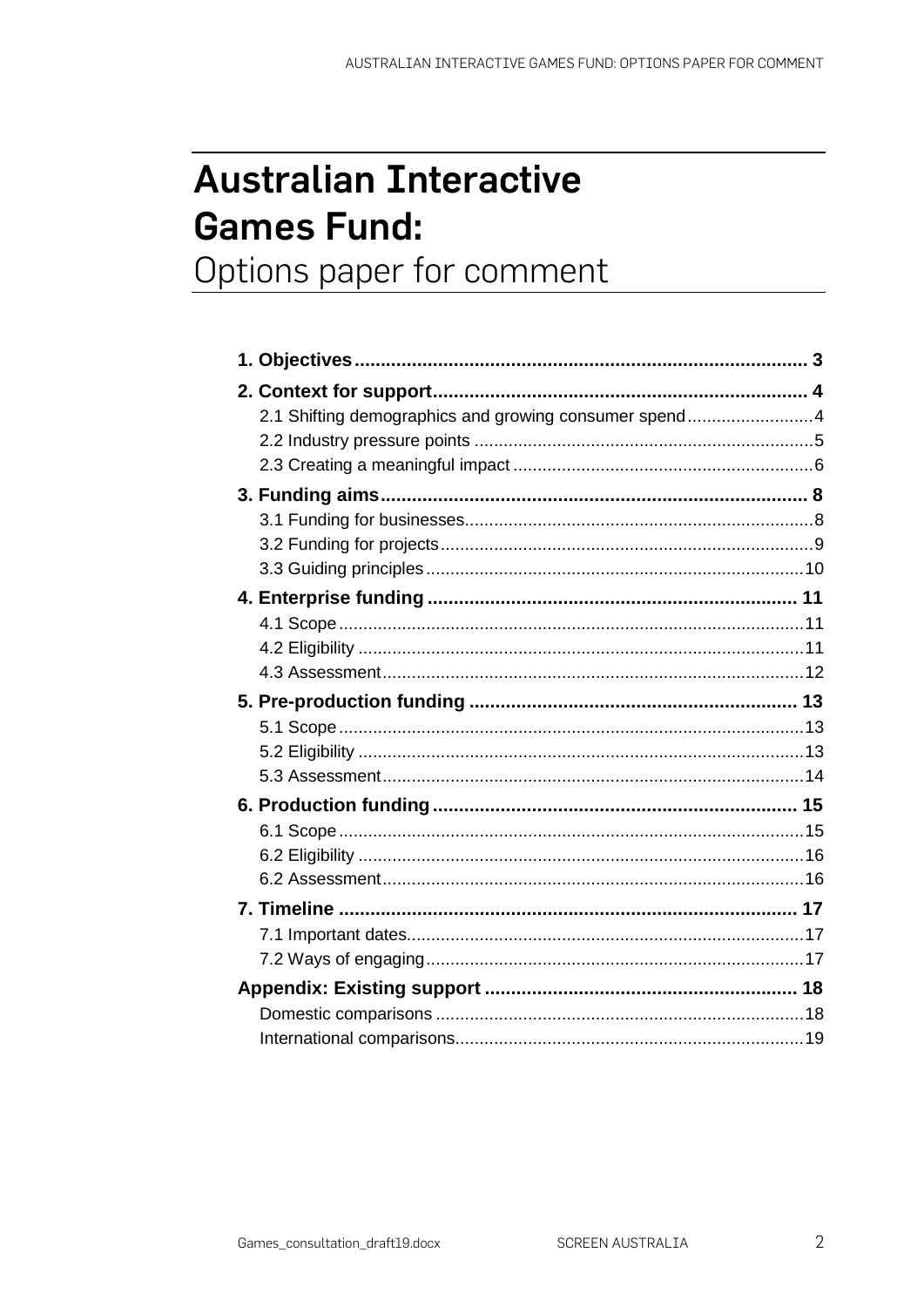## 1. Objectives

On 15 November 2012, Federal Arts Minister Simon Crean delivered the keynote address at the Screen Producers Association of Australia's annual conference (see [media release\)](http://www.minister.regional.gov.au/sc/releases/2012/november/sc216_2012.aspx). In this address the Minister announced an additional allocation of \$20 million over three years to Screen Australia to support the interactive entertainment industry.

Screen Australia is the Federal Government's direct funding body for the Australian screen production sector. Its functions are to support and promote a highly creative, innovative and commercially sustainable industry. It achieves this through a range of support measures, including funding for screen businesses and investment in the development and production of single projects as well as marketing initiatives and the administration of the Producer Offset tax incentive.

The Interactive Games Fund will commence in 2012/13 delivering \$5 million per annum in the first and second years, jumping to \$10 million in 2014/15. The money has been earmarked to help build a sustainable base for companies to grow in a global market. It recognises the international potential and originality of our local interactive entertainment by assisting Australian companies during a period of increased pressure following major shifts in the market.

The objectives of the Australian Interactive Games Fund are to:

- promote industry growth and sustainability
- support the development of new intellectual property
- encourage skills retention and renewal
- maximise the creative opportunities of fast broadband.

The issues facing the interactive entertainment industry are intrinsically linked to those of the broader screen production sector. With this in mind, the film, television and interactive industries must work together to ensure that the right supporting frameworks are in place to address the threats and opportunities that come from greater convergence.

To ensure that this new fund makes a meaningful contribution to the industry, Screen Australia will develop the funding guidelines in consultation with the sector. This paper marks the first step in this process by outlining context and background for the support as well as several support options on which submissions are being sought.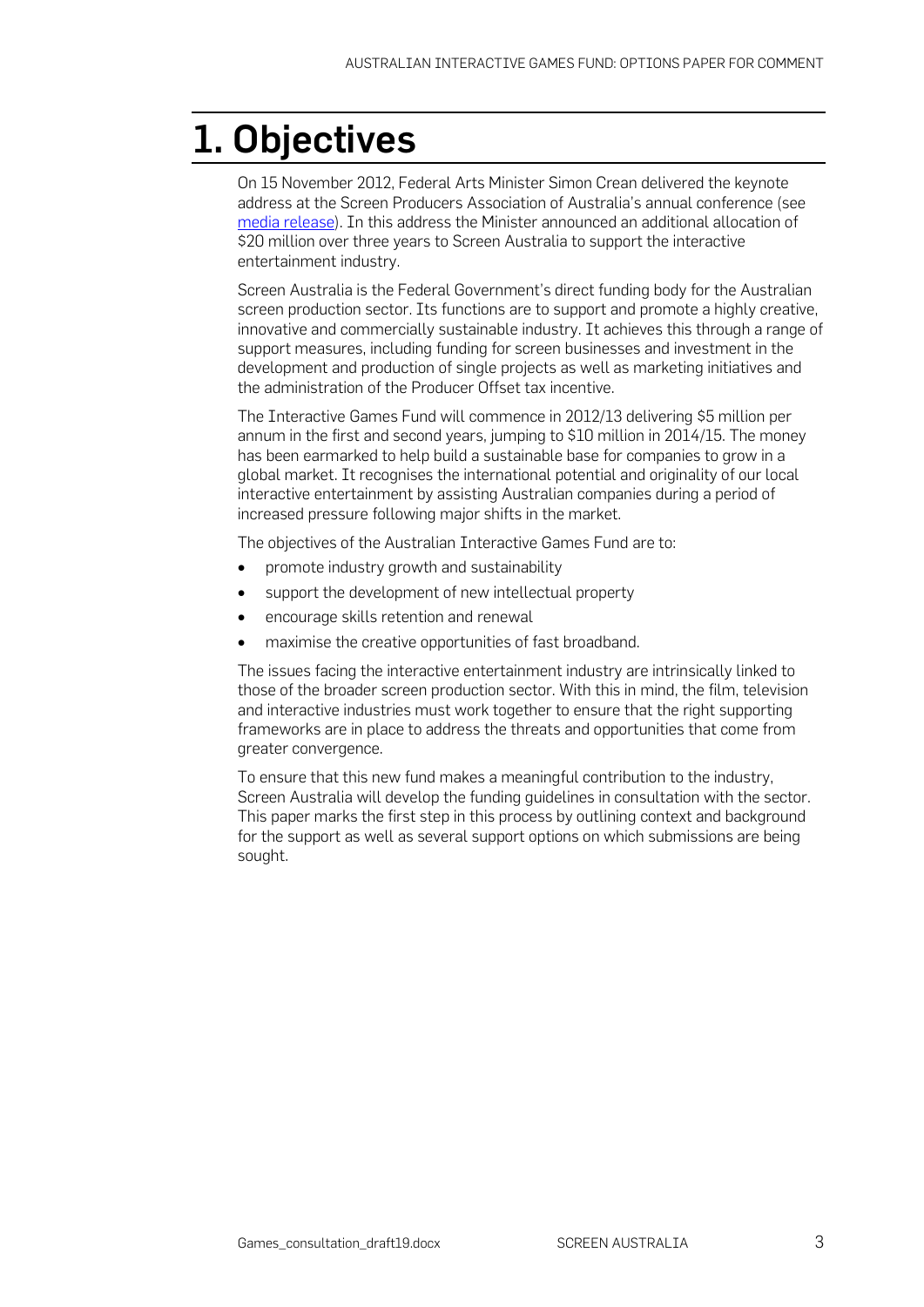## 2. Context for support

### 2.1 Shifting demographics and growing consumer spend

The screen sector is in transition as distribution mechanisms converge and access points increasingly fragment. This change is bringing with it a wealth of opportunities, be it new approaches to the distribution of content or the ability of interactive elements to transform the way we engage with information and entertainment. These technological changes are forcing many in the screen sector to rethink their business models.

Like going to the cinema and watching television, interactive entertainment is a mainstream activity in Australia. Due to cultural and technological shifts in the industry over the last few years, there is now a wider variety of games that are more accessible to more people.

A recent study commissioned by the Interactive Games and Entertainment Association, [1](#page-4-0) found that 92 per cent of Australian households have a device for playing computer games, up from 88 per cent in late 2008.

The report shows that the demographic profile of people playing interactive games is moving closer to that of the general population, with 75 per cent aged 18 years and over. In fact, the average age has risen from 30 to 32 years old since 2008. Furthermore, women now make up 47 per cent of the total gaming population, up from 46 per cent over the same period. It goes on to state that the average adult who plays games has now been playing them for 12 years, with 26 per cent having played for more than 20 years.

Beyond levels of engagement there is also potential for real economic growth. The global interactive entertainment industry is forecast to be the fastest growing entertainment and media sector, expanding from \$56.8 billion in revenue in 2011 to \$80.3 billion in [2](#page-4-1)016<sup>2</sup>

In Australia, the market is expected to grow at a compound annual growth rate of 7.4 per cent to reach \$2.2 billion in 2016. This is in large part due to the exponential growth of online distribution of games. ${}^{3}$  ${}^{3}$  ${}^{3}$  The physical retail console and PC market is expected to recover slightly over the next five years after a recent decline, expanding globally at a growth rate of 1.7 per cent. The growth will be driven by the release of the next generation of console hardware.

However, while this growth in consumer demand is impressive, it does not necessarily translate into benefits for local games developers.

Australia currently has a small but diverse interactive entertainment development industry, with independent and publisher-owned studios producing various types of games for a variety of platforms. With the local industry at the crossroads, it is vital to take stock of its achievements and develop a strategy to best realise the industry's potential.

Data from the Australian Bureau of Statistics shows that as at June 2007 there were 45 digital game development businesses in the interactive entertainment industry, employing 1,431 workers. Total income in 2006/07 was \$136.9 million, with \$116.9

 <sup>1</sup> Interactive Games and Entertainment Association, 2011, *Digital Australia 2012*

<span id="page-4-2"></span><span id="page-4-1"></span><span id="page-4-0"></span><sup>2</sup> PricewaterhouseCoopers, 2011, *Australian Entertainment and Media Outlook 2012–2016.*

<sup>&</sup>lt;sup>3</sup> The online segment includes revenue from downloadable console and PC games.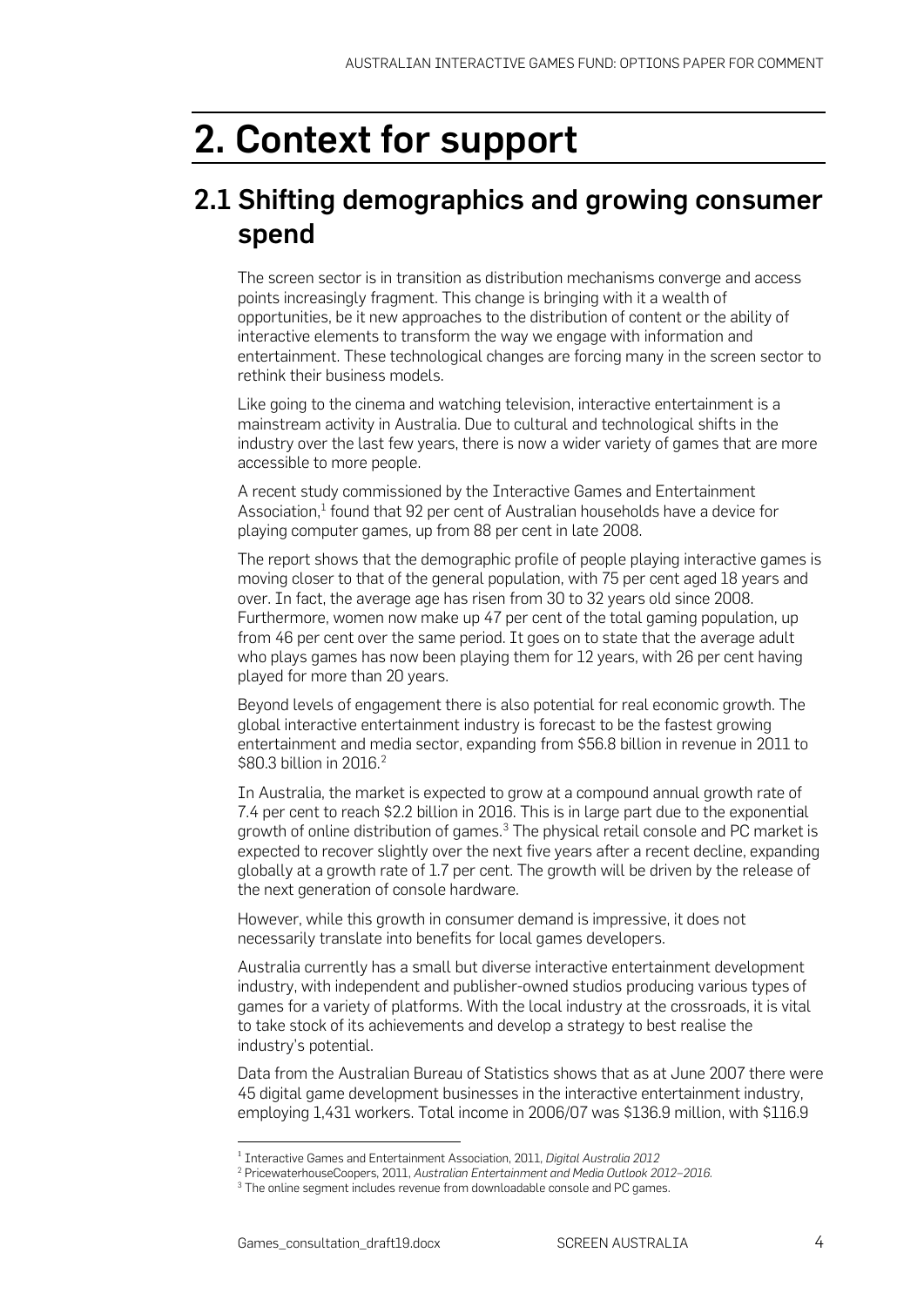million coming from the provision of services to other businesses. Of this service income, 93 per cent came from overseas sources and 71 per cent related to console games.<sup>[4](#page-5-0)</sup>

By comparison, the film and television industry tends to rely less on fee-for-service work, with 38 per cent out of a total income of \$2.03 billion coming from the provision of services to others in 2006/07, and the remainder from 'completed works' (feature films, TV drama, TV commercials, etc). In total, 13,844 people were employed in the film and television industry at the end of June 2007, 10,873 in production businesses and 2,971 in post-production businesses.[5](#page-5-1)

Compared to the interactive entertainment industry, the greater diversity of income sources for these businesses has been made possible in part through sustained government support.

The ecology of the interactive entertainment industry has changed significantly since 2006/07, with the closure of several development studios focused on console games and the emergence of many independent developers specialising in online games and those for mobile and tablet devices.

Digital distribution has also meant that self-publishing has emerged as a viable business model, allowing developers to bypass the traditional publishers in making their product available. A number of local studios have had great success with digitally distributed and self-published games and as a consequence the independent game development sector has grown substantially.

### 2.2 Industry pressure points

There are a number of threats confronting the Australian industry. They can be broadly grouped into two interrelated areas: falling foreign investment and talent being driven offshore.

Despite exponential growth in the online market, there has been a fall in publisher investment in local console development over the past three years, a direct impact of the contracting retail market for physical console games.

Publishers have been commissioning fewer console titles and focusing their resources on blockbuster titles of their established intellectual property, trimming medium-budget games and licensed titles from their portfolios. This has had an impact on local developers as work on licensed console titles has historically been one of the Australian industry's strengths.

Exacerbating this trend is the fact that the current generation of consoles are now late in cycle. The console market is cyclical with development and retail activity stimulated by the release of new 'generations' of hardware. This has resulted in a contraction in sales in the last few years, in part due to a large second hand market. The current generation of consoles, which commenced with the launch of Xbox 360 in 2005, is predicted to be replaced over the next couple of years. The latest Nintendo home console was released in Australia on 30 November 2012.

Furthermore, the impact of the global financial crisis on consumer spending in the US and Europe has meant that consumers are not buying as many physical console and PC titles, preferring to purchase a smaller number of high-quality titles.

The contraction of the retail market for physical console games, combined with rising development costs, has forced console development to low-cost territories in

<span id="page-5-1"></span><span id="page-5-0"></span> <sup>4</sup> Australian Bureau of Statistics, *Digital Game Development Services Australia 2006/07* (cat. no. 8515.0) <sup>5</sup> Australian Bureau of Statistics, Television, *Film and Video Production and Post-production Services 2006/07* (cat. no. 8679.0)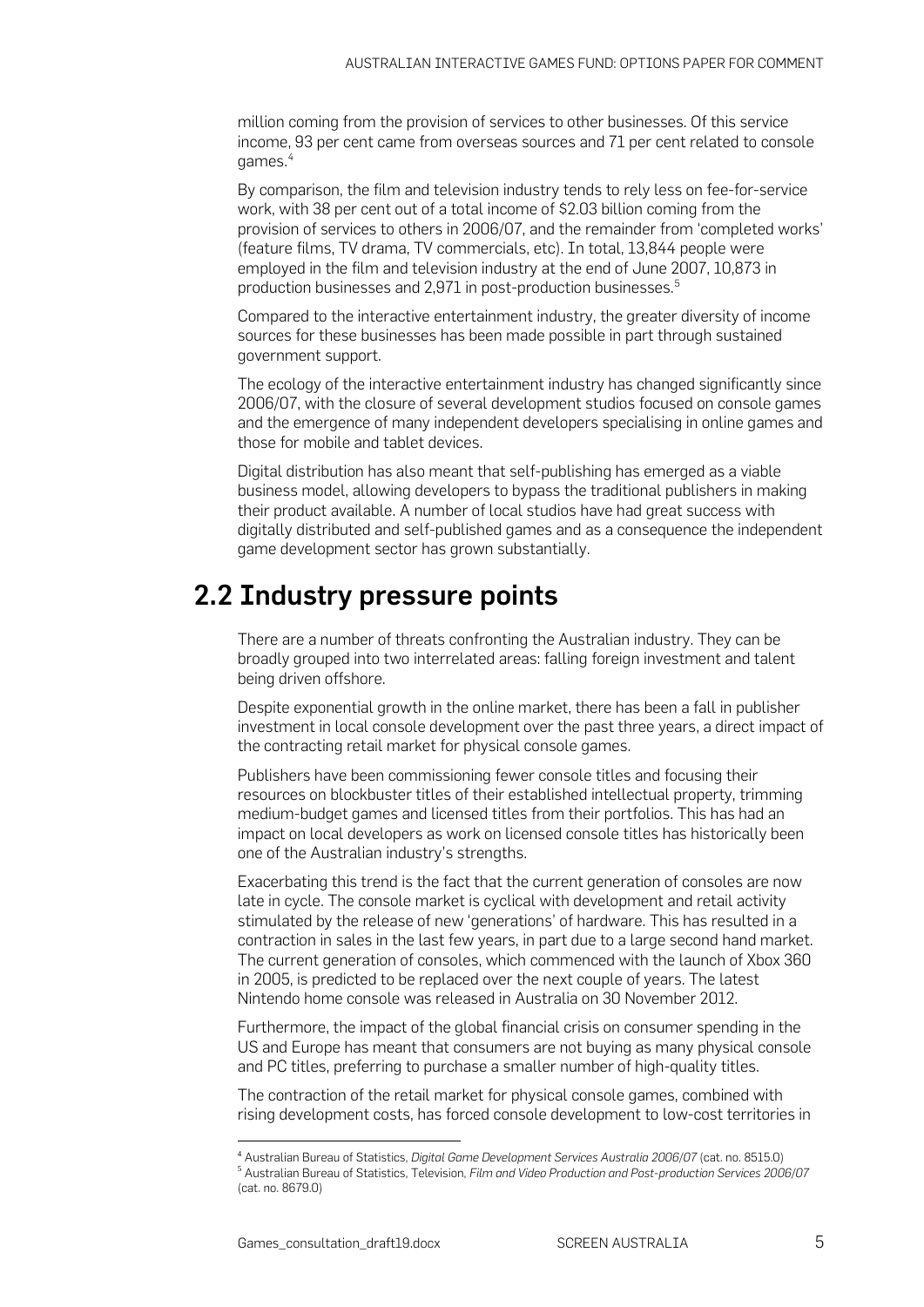order to improve profit margins. In order to reduce development costs, publishers are relocating studios to territories that offer tax incentives or territories with low labour costs such as China, India and Russia.

As a fee-for-service location, Australia is no longer considered cost competitive due to the strong Australian dollar, which has risen steadily against the US dollar from the late 1990s to 2011, with severe impacts on the local industry. Between 1999 and 2002 the average value of the AUD was 57 US cents, this has risen to an average value of 97 US cents between 2010 and October 2011.<sup>[6](#page-6-0)</sup> Nor are there games industry specific tax incentives in place to offset this rise.

Like other forms of screen content, games produced primarily for the Australian market tend to be riskier investments for publishers given the population size, a notable exception being console games based on local football codes. Because of this, most local developers are primarily export focused and with the contraction in foreign investment there are now even less opportunities to raise funds for original projects.

The influx of foreign investment into the local industry in the 2000s resulted in the industry acquiring a talent pool of highly skilled and experienced workers. Console development requires a combination of high-level creative, technical and management skills, which are transferable to other types of interactive digital media.

However, the local talent pool has been severely diminished as a consequence of recent studio closures, which resulted in the loss of hundreds of jobs. As the local industry is too small to absorb the employees from defunct studios, many of them have moved overseas.

The local industry was well positioned to take advantage of digital distribution platforms due to the skills development and training facilitated by local console development activity in the 2000s. But without a critical mass of talent and experience, the industry will not be able to rebuild in the future, even with the return of favourable trading conditions such as a more competitive Australian dollar and the forecast upturn in physical retail sales over the next five years.<sup>[7](#page-6-1)</sup>

For information about current support available in Australia, see the appendix, page [18.](#page-18-0)

### 2.3 Creating a meaningful impact

For several years there have been consistent calls for greater financial assistance for games developers from a variety of interactive entertainment stakeholders. In particular, the Games Developers' Association of Australia<sup>[8](#page-6-2)</sup> and Screen Australia have both highlighted the opportunity for tax incentives to maximise the industry's economic and cultural impact.

Most recently, Screen Australia proposed an Interactive Entertainment (Games) Offset as well as an Online Production Fund in its submissions to the National Cultural Policy and Convergence Review.<sup>[9](#page-6-3)</sup> These initiatives were informed by

<span id="page-6-0"></span> <sup>6</sup> Reserve Bank of Australia, Exchange Rate Data, Daily Data 1999–2002, Daily Data 2010–2011, ( [http://www.rba.gov.au/statistics/hist-exchange-rates/index.html\)](http://www.rba.gov.au/statistics/hist-exchange-rates/index.html)

<span id="page-6-1"></span><sup>7</sup> PricewaterhouseCoopers, 2011, Australian Media and Entertainment Outlook 2011–2015

<span id="page-6-2"></span><sup>8</sup> For example: GDAA, 2003, submission *Inquiry into the Future Opportunities for Australia's Film, Animation, Special Effects and Electronic Games Industries*

[<sup>\(</sup>http://www.aph.gov.au/Parliamentary\\_Business/Committees/House\\_of\\_Representatives\\_Committees?url=cit](http://www.aph.gov.au/Parliamentary_Business/Committees/House_of_Representatives_Committees?url=cita/film/subs/sub099.pdf) [a/film/subs/sub099.pdf\)](http://www.aph.gov.au/Parliamentary_Business/Committees/House_of_Representatives_Committees?url=cita/film/subs/sub099.pdf); GDAA, 2006, *Submission to Commonwealth Government Review of Australian Government Film Funding Support* [\(http://arts.gov.au/sites/default/files/pdfs/20-game-developers-assoc](http://arts.gov.au/sites/default/files/pdfs/20-game-developers-assoc-australia.pdf)[australia.pdf\)](http://arts.gov.au/sites/default/files/pdfs/20-game-developers-assoc-australia.pdf); and, GDAA, 2011, *National Cultural Policy: Submission by the Game Developers' Association of Australia* [\(http://culture.arts.gov.au/sites/default/files/submissions/gdaa.pdf\)](http://culture.arts.gov.au/sites/default/files/submissions/gdaa.pdf)

<span id="page-6-3"></span><sup>9</sup> Screen Australia submissions are available here[: http://www.screenaustralia.gov.au/research/viewpoint.aspx](http://www.screenaustralia.gov.au/research/viewpoint.aspx)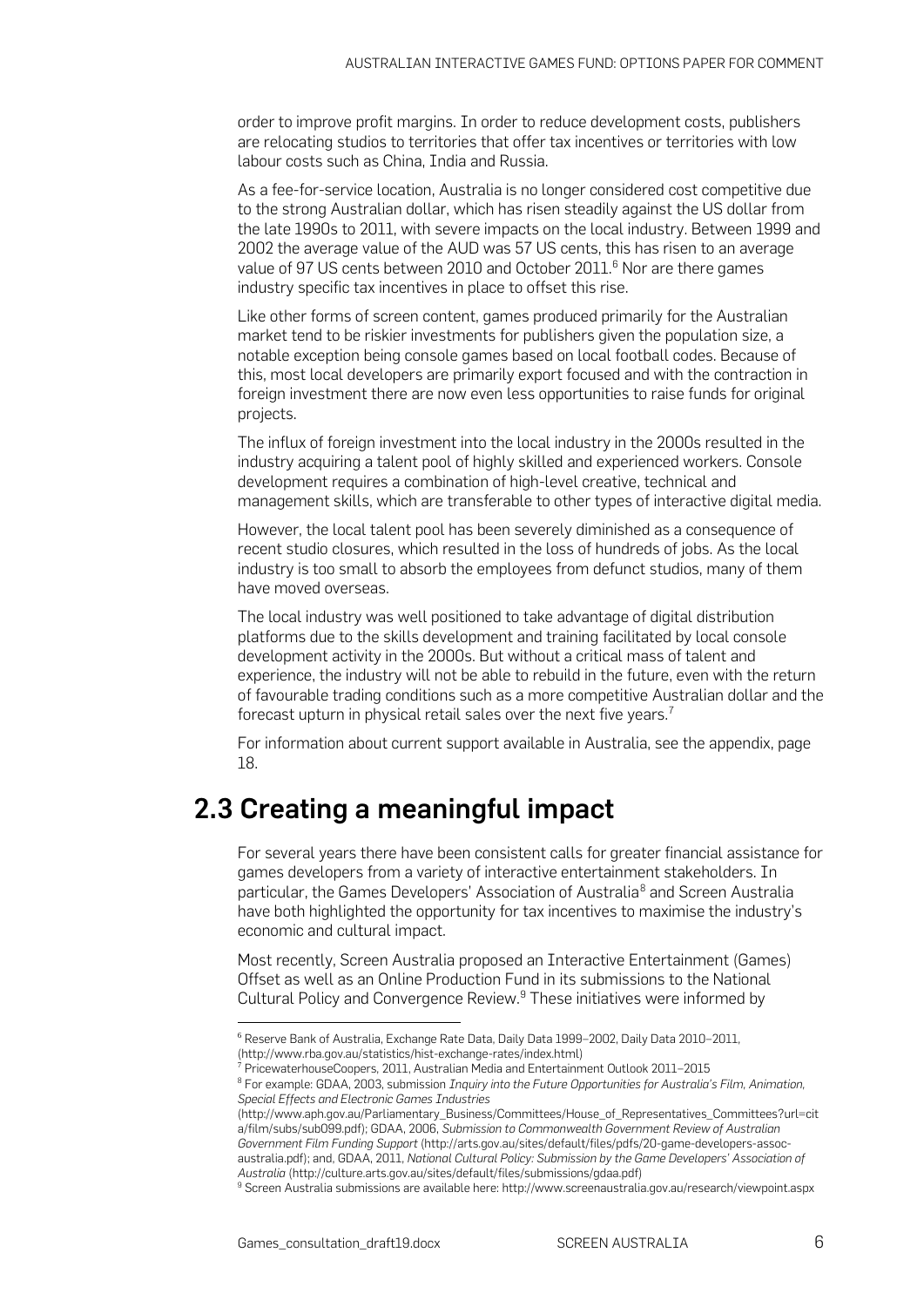extensive industry consultation and financial modelling undertaken in partnership with PwC.<sup>[10](#page-7-0)</sup> The Convergence Review's subsequent recommendation of a games offset scheme further affirmed the economic and cultural value of greater support to the industry.<sup>[11](#page-7-1)</sup>

Although a tax incentive has not yet been adopted, the allocation of \$20 million to Screen Australia over three years is an important measure to encourage growth in Australia's games development industry. This does not come without its challenges, however, and careful consideration needs to be given to where and how the available funding can be targeted to best effect.

This options paper is intended to stimulate discussion and includes a number of key questions on which Screen Australia would like feedback. It outlines Screen Australia's aims in providing funds to the industry and the principles underpinning how it might do this to make a meaningful impact. It also proposes several program options currently being considered as ways of targeting the support.

 $\overline{a}$ 

<span id="page-7-1"></span><span id="page-7-0"></span><sup>10</sup> Screen Australia, 2011, *Playing For Keeps: Enhancing Sustainability in Australia's Interactive Entertainment Industry* [\(http://www.screenaustralia.gov.au/documents/SA\\_publications/GamesReport\\_PlayingforKeeps.pdf\)](http://www.screenaustralia.gov.au/documents/SA_publications/GamesReport_PlayingforKeeps.pdf) <sup>11</sup> [http://www.dbcde.gov.au/\\_\\_data/assets/pdf\\_file/0007/147733/Convergence\\_Review\\_Final\\_Report.pdf](http://www.dbcde.gov.au/__data/assets/pdf_file/0007/147733/Convergence_Review_Final_Report.pdf)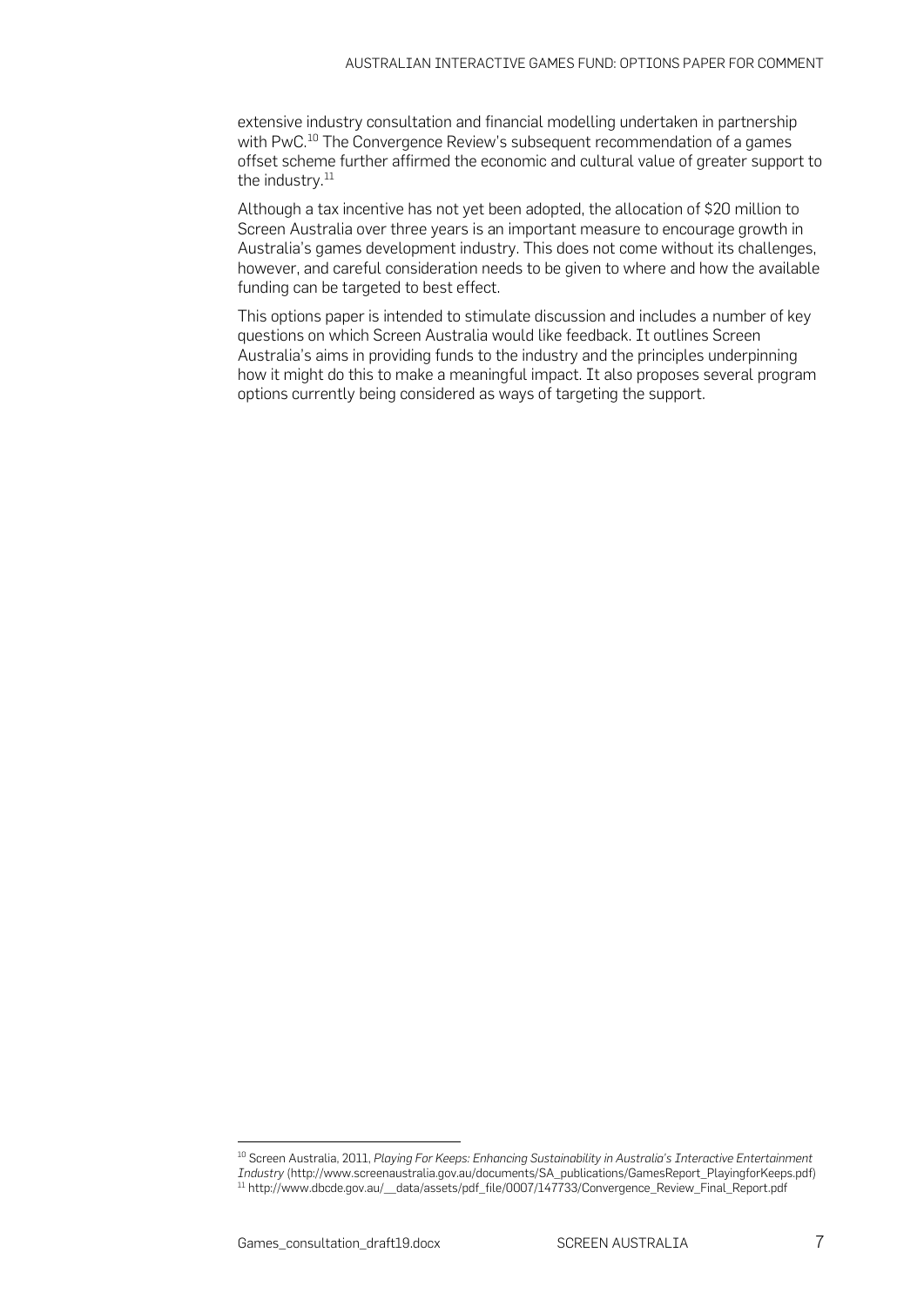## 3. Funding aims

Screen Australia is a particular type of investor. With an industry development brief and therefore a role that goes beyond seeking financial returns for the agency itself, the terms of our funding can help developers take creative risks, provide leverage for attracting other investors and retain more of an ongoing stake in their own projects.

Screen Australia can provide funds as:

- a grant, which means the funding does not have to be repaid
- a loan, to be repaid, but sometimes only under certain conditions (a 'limited recourse' loan)
- recoupable equity investment, where Screen Australia will share in any gross receipts from the project, usually at a level commensurate with its investment.

### 3.1 Funding for businesses

Funding can be targeted at supporting businesses that have identified opportunities to develop and expand in terms of their turnover, scale and the range of business activities to enhance their sustainability. This is referred to by Screen Australia as Enterprise funding.

The aim of such a program would be to offer companies a hybrid model of support, one in which they can request funding directly associated with some operating costs and early stage development for future projects as well as building in project-specific support across their current slate to help get some games to the point where they are ready for the market.

The potential advantages of this kind of support include:

- Funding strengthens the foundations of the business by providing additional and certain cashflow assistance on an annual basis.
- Recipients can decide how best to apportion funding across the full development cycle as well as for other activities such as marketing, training, building expertise and attendance at markets.
- Contracting and reporting processes are simplified for applicants, as only one agreement is required covering a range of activities.
- Significant funds will be available to a limited number of companies to ensure they provide meaningful impact for the successful applicants.

The potential disadvantages of this kind of support include:

- Companies with significant sources of capital are likely to be excluded unless they can clearly demonstrate a business case for support.
- Applicants will need to provide confidential business information including business plans and financial statements to assist in assessment and reporting.
- The eligibility threshold would be higher than that set for project funding.
- To ensure that meaningful funding is provided for each successful applicant, funding will not be able to be spread wide.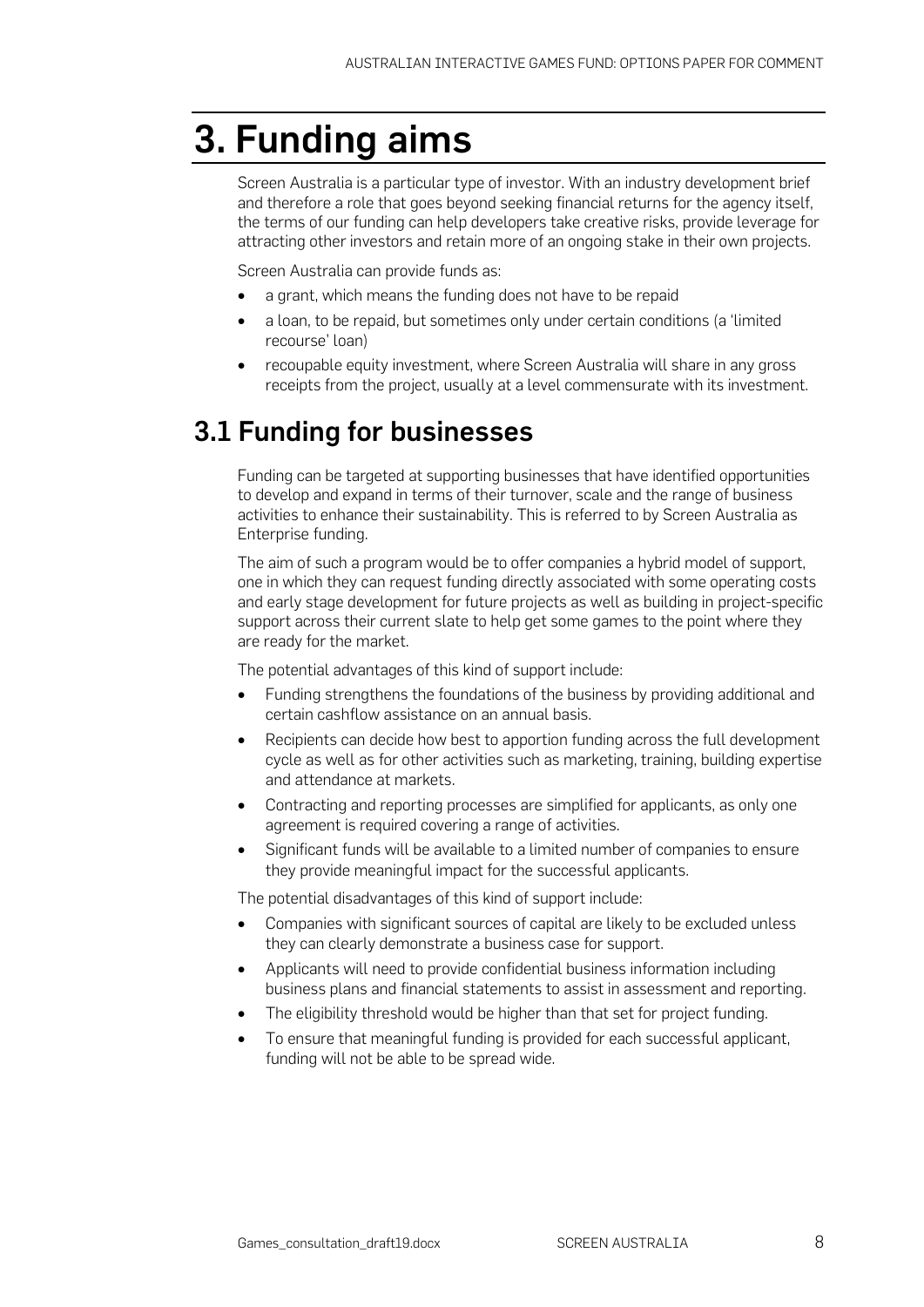## 3.2 Funding for projects

Funding can also be offered game by game, broken into stages across the development cycle, for example:

- to help build aspects of the project's core mechanics or features in order to attract market commitment and investment

- to contribute to the total cost of getting a game completed and released.

These stages are referred to in this paper as Pre-production funding and Production funding respectively.

By targeting games from strong creative teams that demonstrate an outstanding vision, the aim of these two funding programs would be to escalate development activity for a wide range of companies across a wide variety of genres to ensure a consistent flow of high-quality, diverse and audience engaging games in the marketplace.

It is envisaged that companies would not be eligible to apply for separate project funding while they were receiving Enterprise funding.

The potential advantages of project-by-project support include:

- Each project is considered on its own merits.
- The funding can be highly targeted to ensure that a wide range of projects across genre types and budget ranges are made.
- The funding provides certainty for specific projects and may trigger additional investors.
- Funds are spread wide.

The potential disadvantages of this kind of support include:

- Funding will likely need to be based on a round-by-round basis with deadlines.
- Periods for assessment, decision making and then contracting may mean several months from application to funding.
- A greater administrative burden may increase administrative costs for companies and Screen Australia.
- To target the funding appropriately, and keep administrative processes manageable, an eligibility threshold based on the applicant's track record would probably be necessary.
- Project funding potentially involves higher risk as it succeeds or fails on that project, rather than risk being shared across a slate of projects.
- Funds are spread thin.

#### What do you think?

What should the balance be between the two stages of project funding? How can we avoid simply generating a large number of prototypes whose only potential for third party finance is to re-submit to Screen Australia?

How will the funding intersect with other support measures, such as the Research and Development Tax Incentive?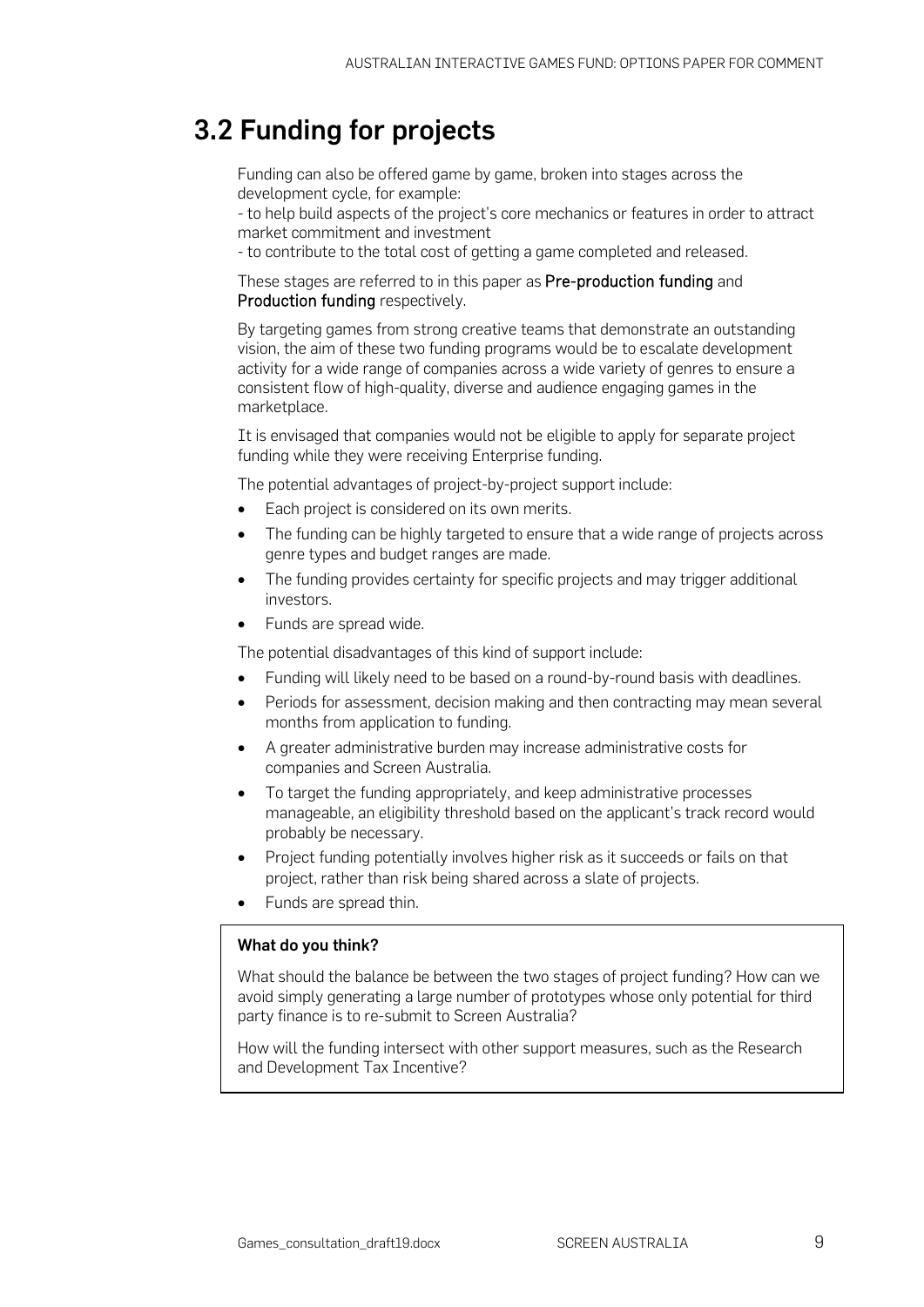## 3.3 Guiding principles

When considering how to make the most of the available funds in providing support to Australian game development, Screen Australia is guided by the following principles:

- target strong creative teams with a diversity of experience
- prioritise projects with a clear target market and creative vision
- support a diversity of game types, styles and scale
- offer greater financial leverage for teams creating and retaining new intellectual property
- encourage business models that expand audience reach and revenue, including developing a strong presence in the international marketplace
- encourage new business partnerships and alliances
- utilise leading expertise to ensure the best applicants are selected
- return funds repaid or recouped from Screen Australia's games investments into the pool for future games investments
- maintain confidentiality and avoid conflict of interest.

It is anticipated that the first iteration of support will focus on funding for businesses and projects. However, Screen Australia will explore additional opportunities in the medium to long term by actively seeking partnerships with other agencies to develop complementary programs.

#### What do you think?

To what extent should the total allocation of funds be apportioned across Enterprise funding, Pre-production funding and/or Production funding?

What benchmarks would be appropriate for measuring the overall success of the programs?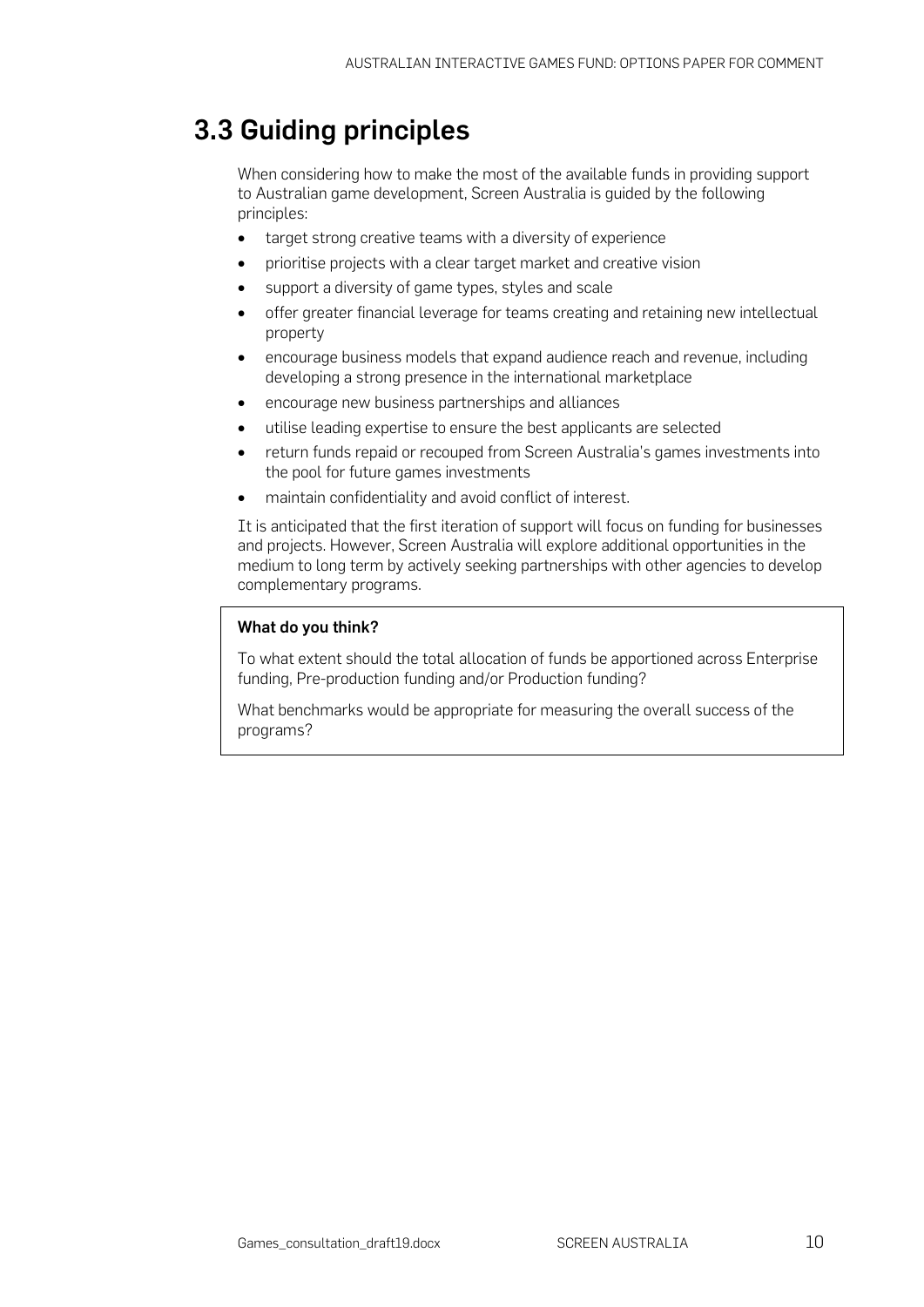## 4. Enterprise funding

## 4.1 Scope

Games Enterprise funding should have the flexibility to assist larger developers who are poised for further growth as well as fostering alliances and partnerships among a growing number of individuals and small creative teams working in the digital market. It should also be diverse in the types of games it supports to maximise the full range of opportunities across the interactive entertainment industry.

The program could support companies in expanding staff, professional development and enhancing business, marketing and legal skills. It is envisaged that costs associated with infrastructure would only be eligible if they directly contribute to revenue-generating activities that are integral to the applicant's proposal. The funding could be used to accelerate completion rates, help establish or expand an international presence, offer mentoring opportunities and/or facilitate more frequent marketing activities.

#### What do you think?

Should the investment be capped at different levels for companies of different sizes (infrastructure, revenue, etc) and/or product mix (mobile, console, etc)?

What types of activities and expenditure should the program support?

Should the funds be exclusive to those companies that have a track record in developing games, or should other businesses, such as those involved in middleware, marketing, publishing, aggregation, etc, also be eligible?

Should the funds be paid over one, two or three years?

What should the terms of support be: for example a loan, a grant, partially recoupable equity, etc?

## 4.2 Eligibility

The Games Enterprise Program would support Australian companies that are incorporated and carrying on business in Australia, and have their central management and control in Australia.

It is envisaged that at least one company director would need to have a minimum of five years' participation in the industry, and the company's key principals between them would need to have at least five credits in a senior role on commercially produced and released games.

Smaller companies that do not meet this eligibility threshold could look at merging or joint-venturing with others in order to meet the benchmarks and to make themselves more competitive in terms of their past and future project slates.

#### What do you think?

Is the proposed credit eligibility threshold set too high or low?

Should the marketplace performance of past games be taken into account in setting the eligibility threshold? If so, what would be appropriate measures?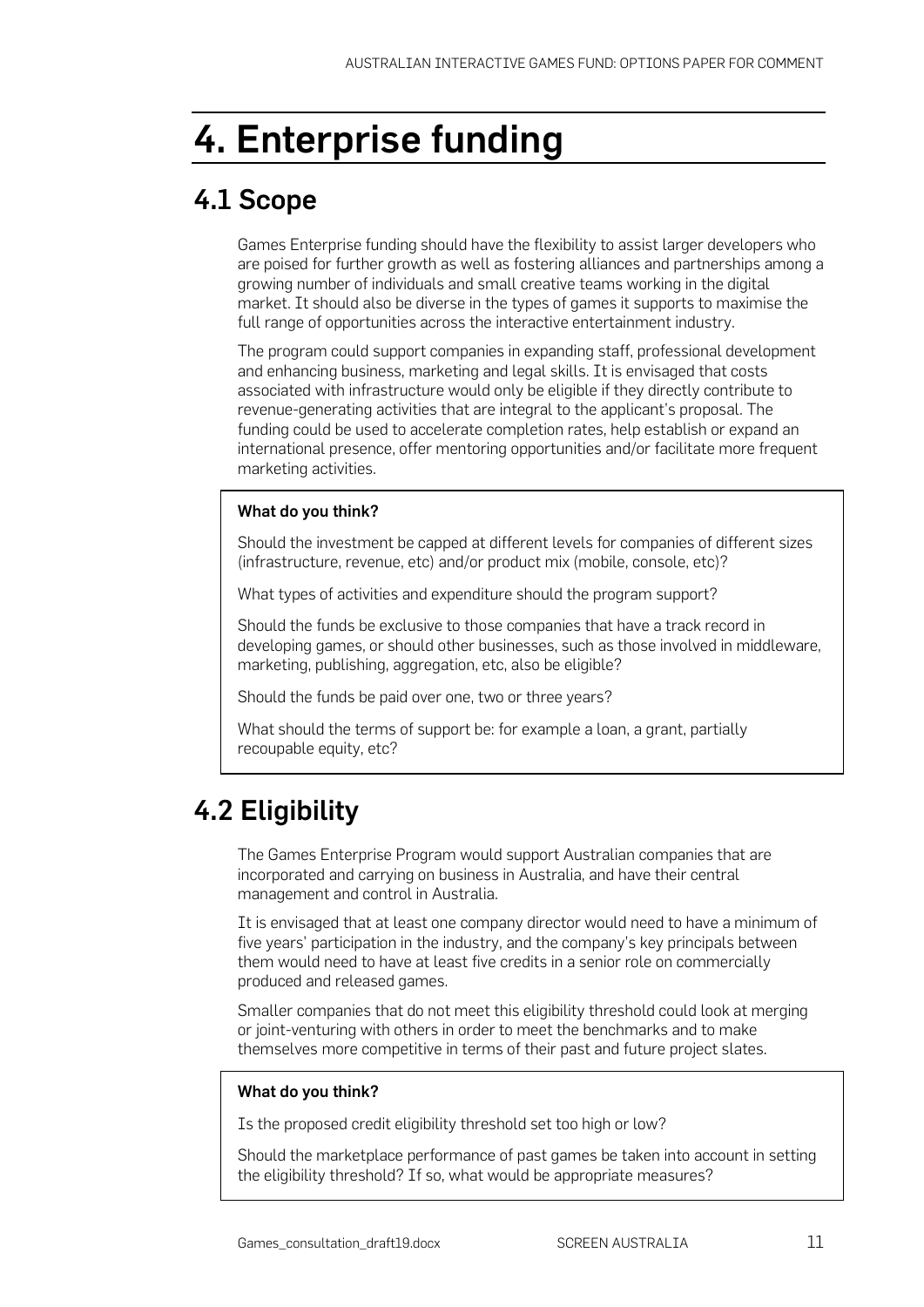What proportion of a company's activities should be focused on creating and/or promoting original intellectual property?

### 4.3Assessment

The criteria for determining whether or not to fund a company through the Games Enterprise Program could include:

- strength of the proposal and overall project slate
- the business plan, including forecasts relating to fee-for-service work versus the retention of original intellectual property
- the overall track record of the company and key creative team
- the current slate and future projects
- product and practitioner diversity
- training opportunities and job creation.

#### What do you think?

Should the criteria be differentially weighted?

Are there other criteria that should be considered?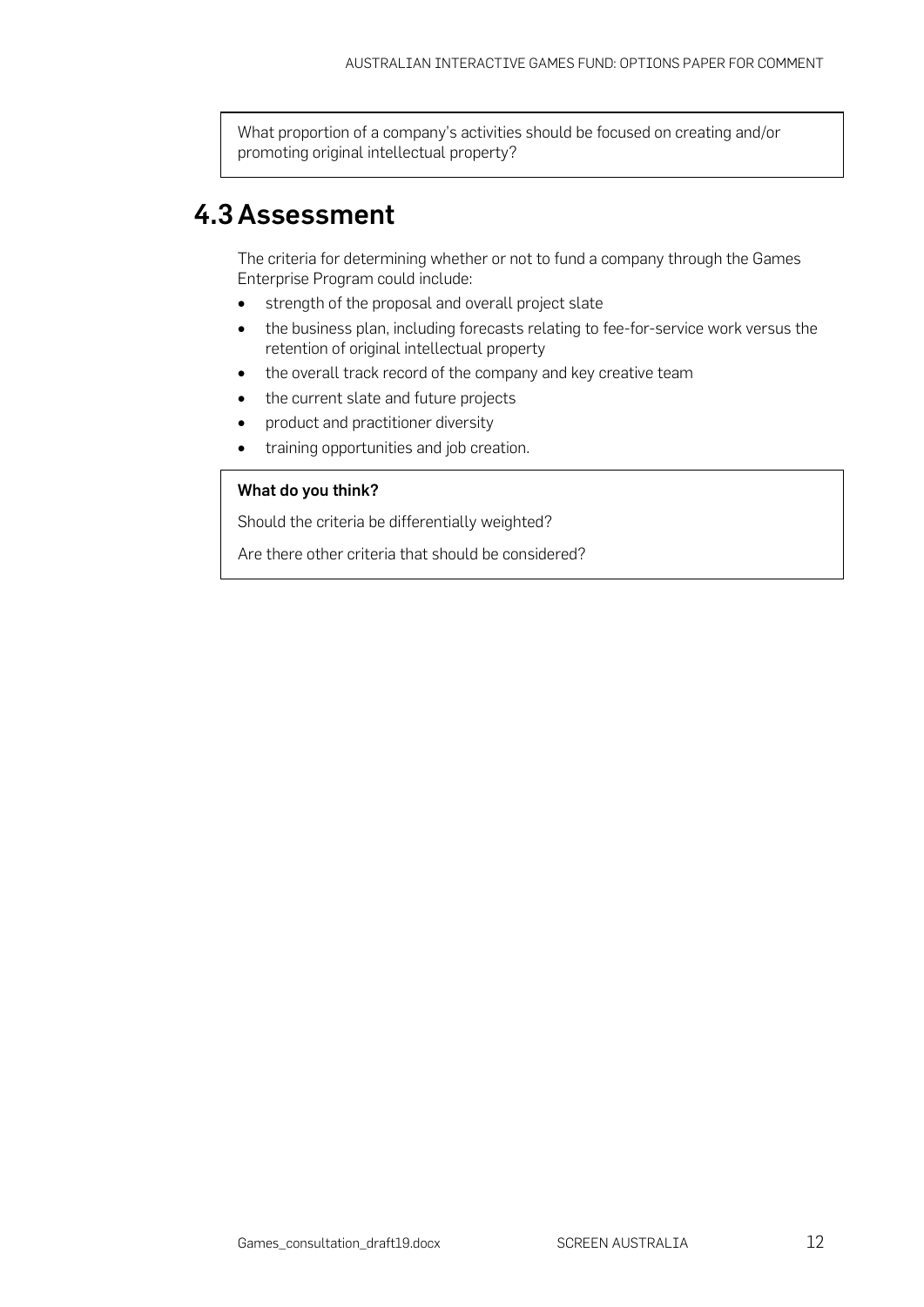## 5. Pre-production funding

## 5.1 Scope

Funding through the Games Pre-production Program would support game developers to create a compelling prototype, vertical slice, or beta version to demonstrate the core game mechanics and features, as well as associated materials such as a key art, game design document (GDD), technical design document (TDD) and pitch trailer.

The funding would provide developers with:

- the ability to take the time to research and develop original IP without impacting their bottom line through having to use self-financed resources
- the opportunity to work through an idea to its full potential
- the resources to create compelling pitch materials to get attention and attract finance from the market
- a stronger position to retain IP in negotiation with the marketplace, ie publishers.

#### What do you think?

What types of activities should this program support?

Should there be any limits on the types of games supported?

How valuable are prototypes in the marketplace?

What materials should be submitted for consideration at application stage?

How much should each game be able to apply for, and should different amounts be on offer depending on the type of game?

What should the terms of support be: for example a loan, a grant, partially recoupable equity, etc?

## 5.2 Eligibility

The Games Pre-production Program would support Australian games where the intention is for the Australian company to retain some intellectual property. The game could be intended for release on a dedicated gaming console, computer and/or mobile device via physical or digital distribution.

The program could assist projects from creative teams of varying levels of experience. However, it is envisaged that as a minimum, applicants would need to be credited in a senior role on at least two commercially produced and released games.

#### What do you think?

Is the credit eligibility threshold set too low?

Should the marketplace performance of past games be taken into account in setting the eligibility threshold? If so, what would be appropriate measures?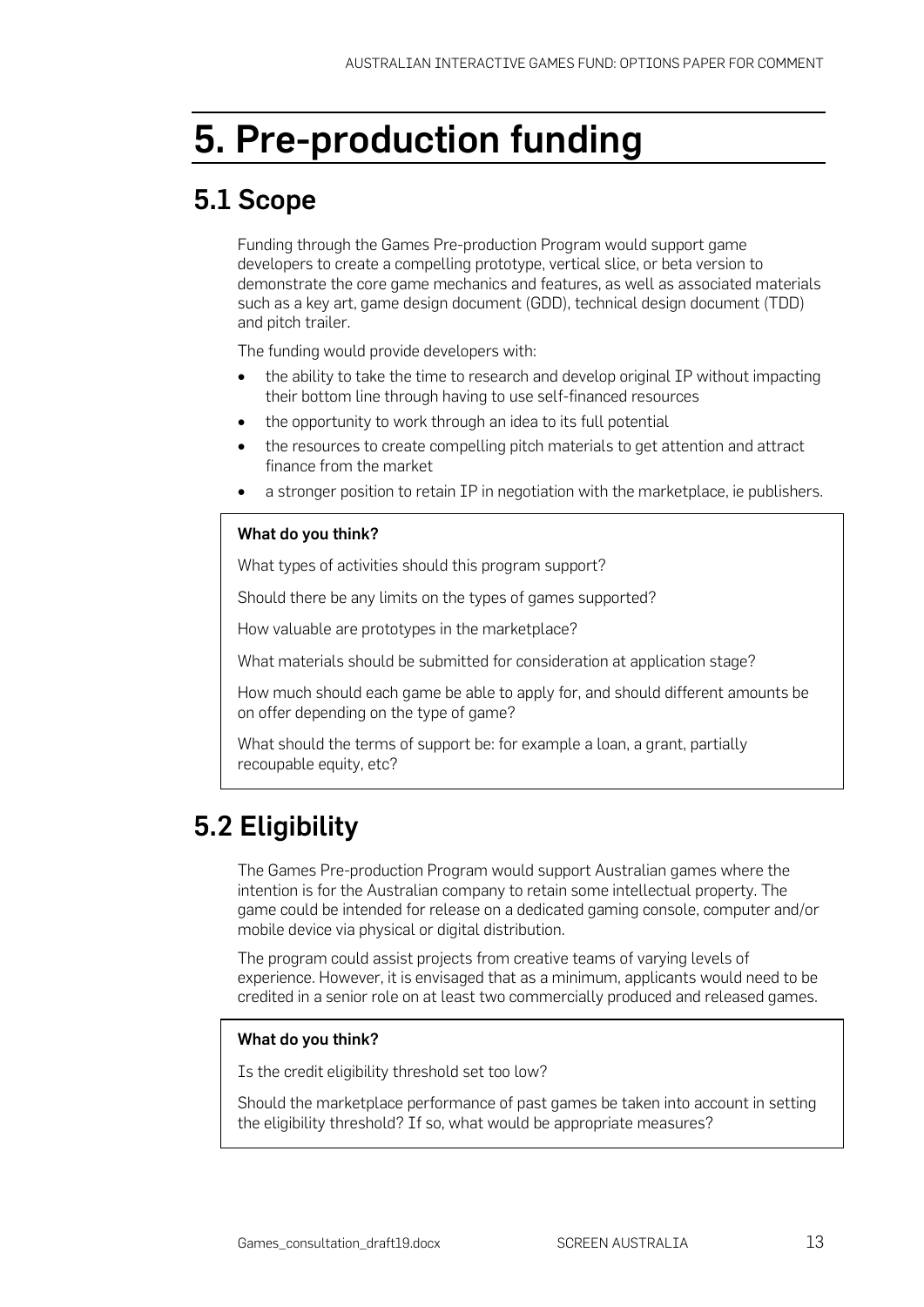### 5.3 Assessment

The criteria for determining whether or not to provide funds to a project through the Games Pre-production Program could include:

- strength of the proposal including creative vision, entertainment value and innovation
- appropriateness of the proposed R&D goals
- experience of the key creative team
- usefulness of producing a prototype for the project
- potential of the game to raise finance for a full commercial release.

#### What do you think?

Should the criteria be differentially weighted?

Are there other criteria that should be considered?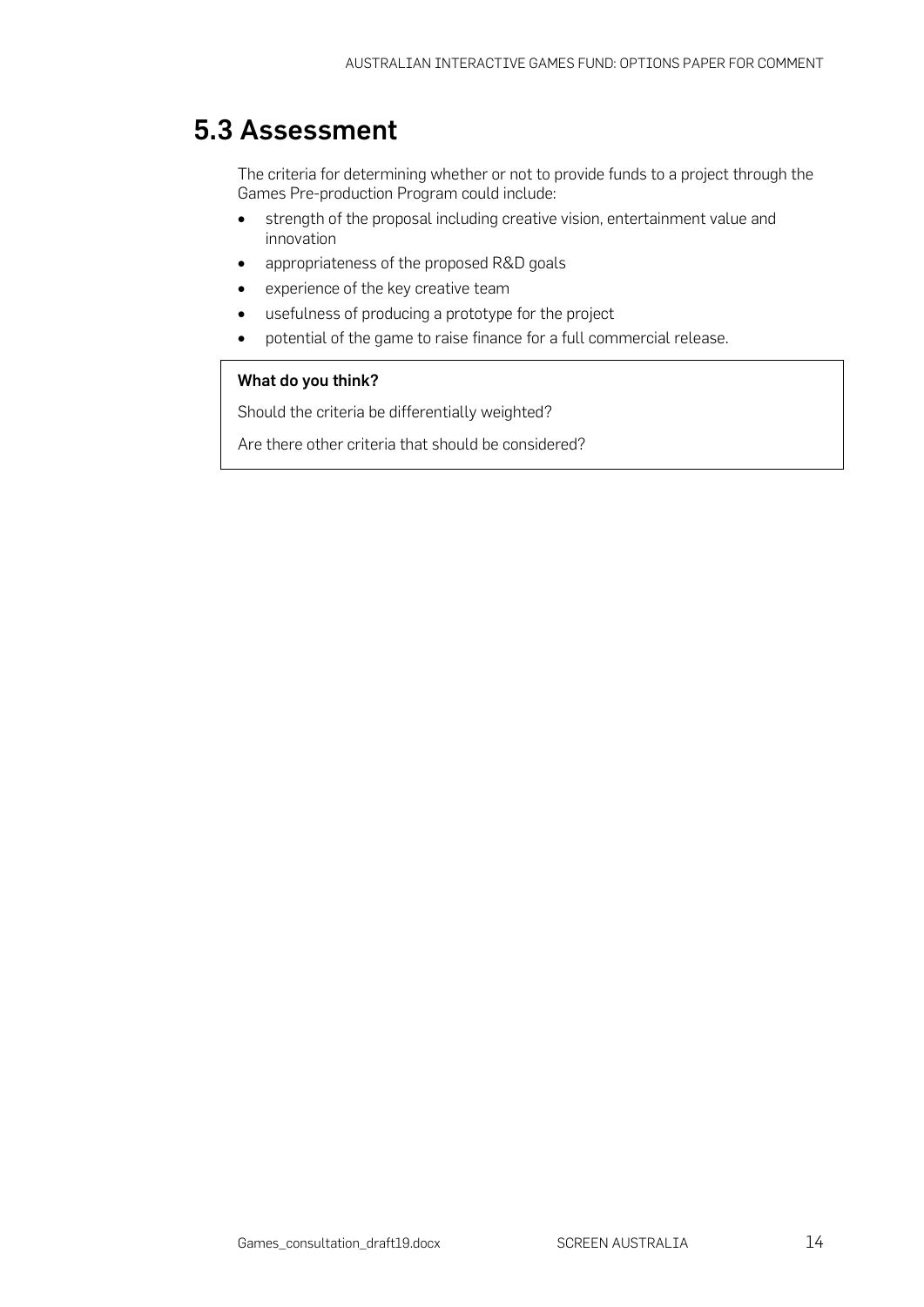## 6. Production funding

### 6.1 Scope

Production funding would contribute finance to games which are at the stage where a vertical slice has been produced to effectively demonstrate the core mechanics, features and key art, and some commitment from investors may be in place.

The amount and share of the budget accounted for by Screen Australia investment could vary significantly, depending on the nature and scale of the game. In the case of smaller games Screen Australia may contribute a higher proportion of total finance, reducing the reliance on other investors.

The program could support activity across all aspects of game development, including programming, animation, audio, to quality assurance, publishing and marketing. Any marketing expenditure must not replace, but rather add value to a publisher's commitment where one is attached.

This would provide developers with:

- the opportunity to create original IP without impacting their bottom line through having to use self-financed resources
- a stronger position to retain IP in negotiation with the marketplace, ie publishers
- an opportunity for business growth via game success for developers who don't access Enterprise Funds
- a new source of finance that can trigger the development of innovative games that wouldn't otherwise get enough finance to be realised
- an opportunity to increase the ambition and quality of games.

#### What do you think?

Should there be limits on the types of activities this program would support? If so, what?

Should there be limits on the types of games supported?

What materials should be submitted for consideration at application stage?

What requirements should Screen Australia expect at the time of application as evidence that the game can and will be released, eg agreements with publishers or online stores? a costed marketing and release plan?

How much should each game be able to apply for, and should different amounts be on offer depending on the type of game?

Should a full budget and finance plan to completion (and release) be required? Or should it be possible for funding to be applied for and provided progressively?

Should in kind support or 'sweat equity' be accepted as part of the finance plan?

What should the terms of support be: for example a loan, a grant, partially recoupable equity, etc?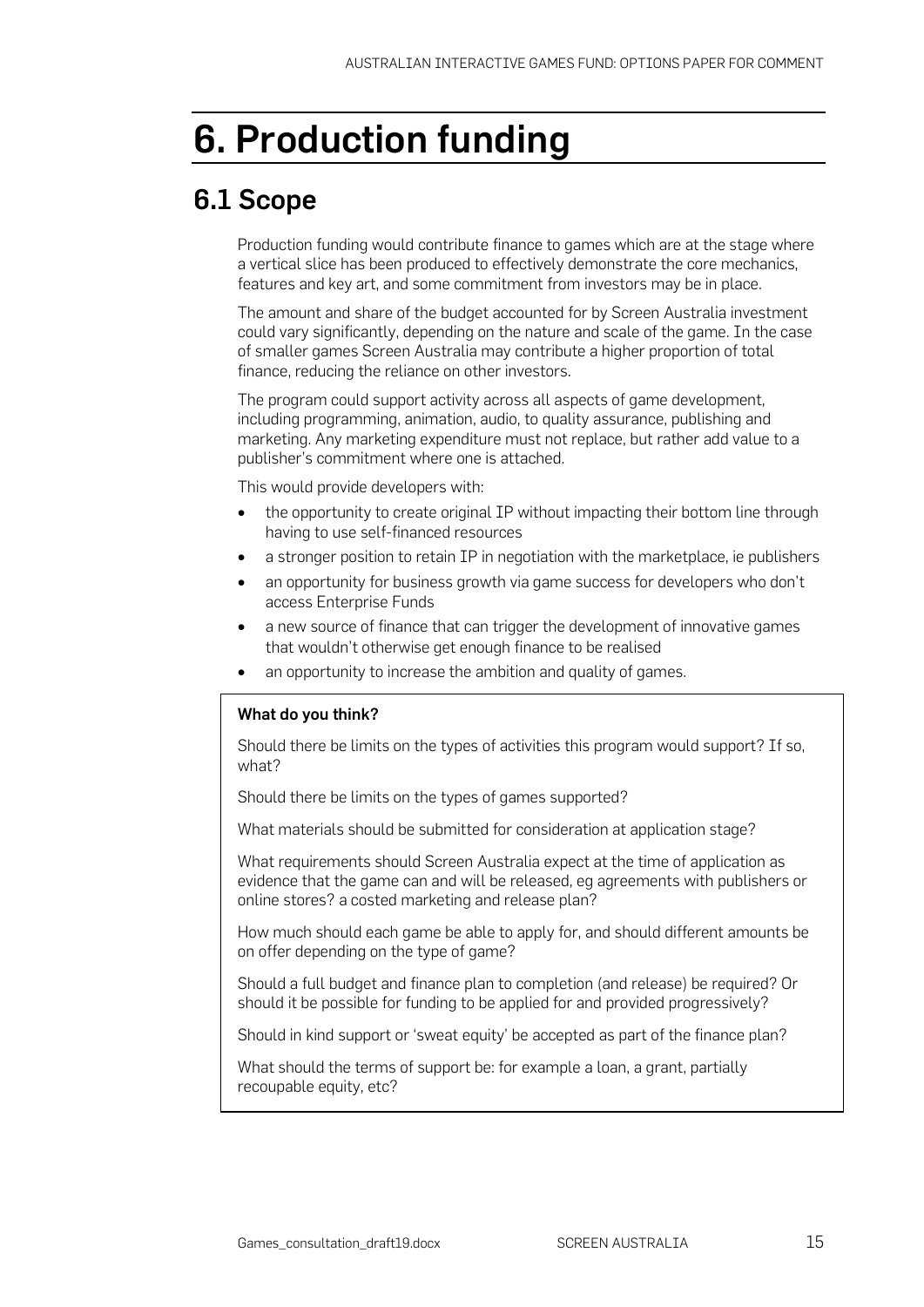## 6.2 Eligibility

The Games Production Program would support Australian games where the intention is for the Australian company to retain some intellectual property. The game could be intended for release on a dedicated gaming console, computer and/or mobile device via physical or digital distribution.

The program could assist projects from creative teams of varying levels of experience. However, as a minimum, it is envisaged that applicants would need to be credited in a senior role on at least two commercially produced and released games.

#### What do you think?

Is the credit eligibility threshold set too low?

Should the marketplace performance of past games be taken into account in setting the eligibility threshold? If so, what would be appropriate measures?

Should a minimum level of third-party investment be required?

### 6.2 Assessment

The criteria for determining whether or not to provide funds to a project through the Games Production Program could include:

- strength of the proposal including creative vision, entertainment value and innovation
- commercial potential
- level of intellectual property retained by the developer in the project
- experience of the key creative team
- proportion of overall budget provided through marketplace support
- release strategy
- training opportunities and job creation.

#### What do you think?

Should the criteria be differentially weighted?

Are there other criteria that should be considered?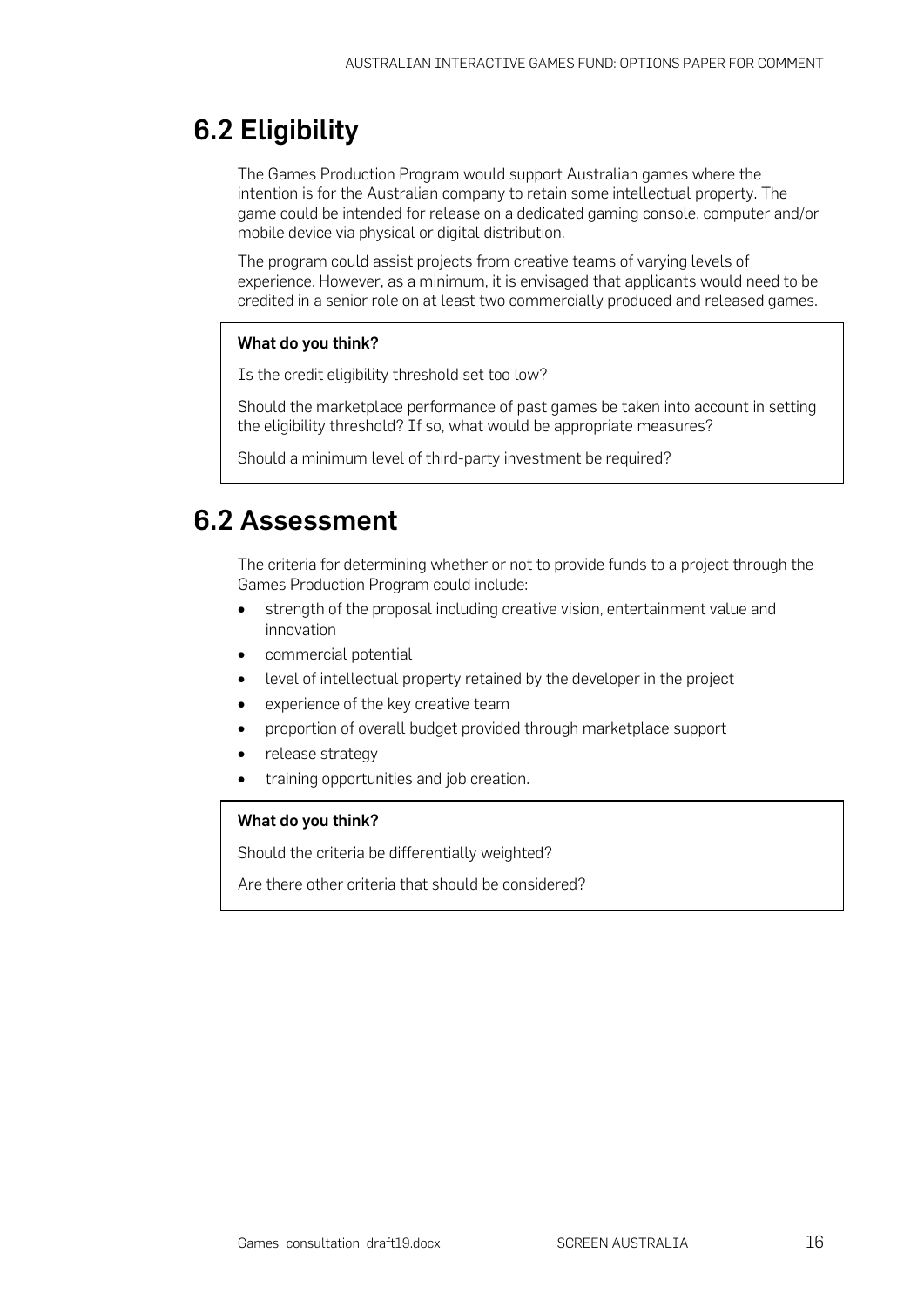## 7. Timeline

## 7.1 Important dates

Important dates to note are:

- Tuesday 11 to Tuesday 18 December 2012: public forums
- Friday 25 January 2013: deadline for feedback on consultation paper.

Following the completion of the consultation process, it is anticipated that program guidelines will be released in April 2013, with a closing date for applications to the first round of funding in May 2013.

## 7.2 Ways of engaging

The consultation process offers a range of ways for people to engage, from written submissions to public forums and social media opportunities.

Comments and submissions on this options paper can be made:

- Online[: www.screenaustralia.gov.au/gamesoptions](http://www.screenaustralia.gov.au/gamesoptions)
- Via email[: gamesfund@screenaustralia.gov.au](mailto:gamesfund@screenaustralia.gov.au) Any submissions received separately will also be made available online (unless you tell us otherwise), and in the interests of facilitating discussion, may be quoted in the online forum by Screen Australia where relevant.

Public forums are being held in four cities as well as via a webinar:

- Melbourne, Tuesday 11 December: 4–6pm Venue: Studio 1 ACMI, Federation Square, Melbourne
- Adelaide, Wednesday 12 December: 3–5pm Venue: Adelaide Studios, 226 Fullarton Road, Glenside
- Brisbane, Monday 17 December: 3–5pm Venue: Auditorium, Depart. Housing & Public Works, 111 George Street, Brisbane
- Sydney, Tuesday 18 December: 4–6pm Venue: Screen Australia Theatrette, Ground Floor, 150 William Street, Woolloomooloo
- Webinar, Tuesday 18 December: 12.30–2pm

RSVPs are essential. See: [www.screenaustralia.gov.au/gamesconsult](http://www.screenaustralia.gov.au/gamesconsult)

Screen Australia also encourages people to stay in touch with the discussion via social media:

- Facebook: [www.facebook.com/interactivegamesfund](http://www.facebook.com/interactivegamesfund)
- Twitter[: #gamesfund](https://twitter.com/search/realtime?q=%23gamesfund&src=typd)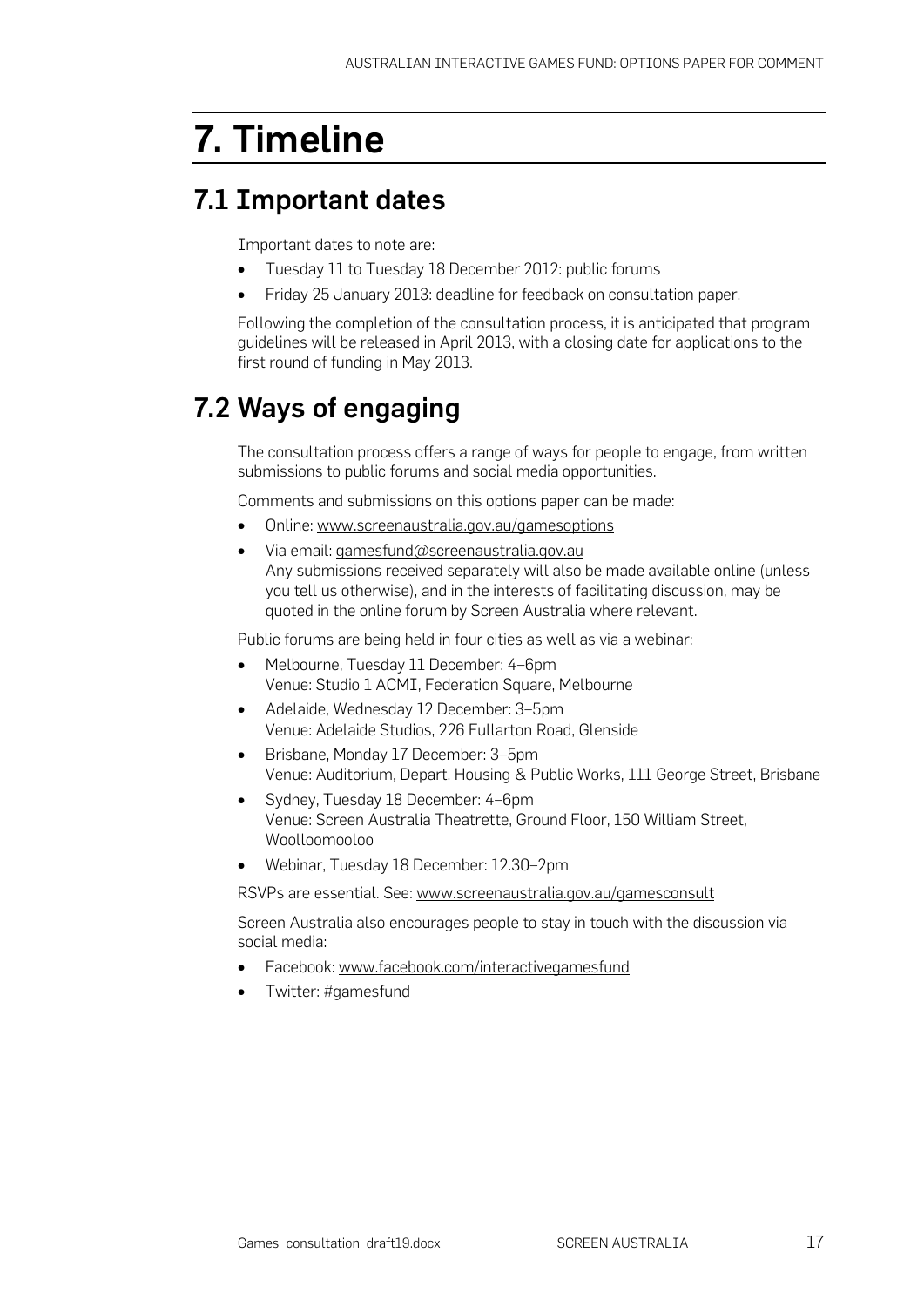## <span id="page-18-0"></span>Appendix: Existing support

### Domestic comparisons

A range of specialised support services are currently utilised by the Australian interactive entertainment industry. These services range from federal initiatives like Austrade, AusIndustry and Commercialisation Australia to state initiatives like Multimedia Victoria and the activities of screen agencies like Screen Australia.

Support measures include direct subsidy, tax incentives and export market development grants. There are several notable examples worth highlighting: Research and Development Tax Incentive, Screen NSW and Film Victoria.

#### **Research and Development Tax Incentive**

The leading incentive which can be accessed by the games industry is the Research and Development Tax Incentive, jointly administered by AusIndustry and the Australian Taxation Office. Research and development is a fundamental aspect of game development, especially for companies that develop engine level technology.

The Research and Development Tax Incentive applies to expenditure incurred and the use of depreciating assets in an income year commencing on or after 1 July 2011. The Federal Government has announced that it will introduce quarterly credits for small and medium businesses from 1 January 2014.<sup>[12](#page-18-1)</sup>

The incentive consists of two tiers. For companies with a turnover of less than \$20 million the program offers a 45 per cent refundable tax offset. This is equivalent to a 15 cents in the dollar benefit, with a refund of up to 45 cents in the dollar if the company has a tax loss. For companies with a turnover of more than \$20 million the program offers a 40 per cent non-refundable tax offset. This is equivalent to a 10 cents in the dollar benefit.

The proportion of a game development budget spent on research and development might range from 10 per cent to over 50 per cent.<sup>[13](#page-18-2)</sup>

#### **Screen NSW**

Screen NSW provides direct support to the games industry via its Interactive Media Fund (formerly administered by NSW Trade and Investment). In November 2011 the NSW Government committed \$3 million over 2 years to the fund to support creative digital content, including electronic games and transmedia projects.<sup>[14](#page-18-3)</sup>

The fund is designed for commercially oriented projects that are destined for distribution on internet, wireless, mobile or other emerging platforms or devices. Applications to the fund are assessed on a quarterly basis and there are five types of funding: early-stage development, advanced development/production finance, enterprise development, travel grants and industry events and initiatives.

Recipients of early-stage development can access funds of up to \$50,000 to assist in scoping technical requirements, potential commercial partners, creative and market

 $\overline{a}$ <sup>12</sup> AusIndustry [\(http://www.ato.gov.au/taxprofessionals/content.aspx?doc=/content/00193778.htm\)](http://www.ato.gov.au/taxprofessionals/content.aspx?doc=/content/00193778.htm)

<span id="page-18-2"></span><span id="page-18-1"></span><sup>&</sup>lt;sup>13</sup> Screen Australia interviews with international publishers and developers.

<span id="page-18-3"></span><sup>14</sup> Screen NSW, 2011, *NSW Government announces \$3 million Interactive Media Fund and Digital Economy Industry Action Plan* [\(http://www.screen.nsw.gov.au/index.php?page\\_id=44&news\\_id=1030\)](http://www.screen.nsw.gov.au/index.php?page_id=44&news_id=1030)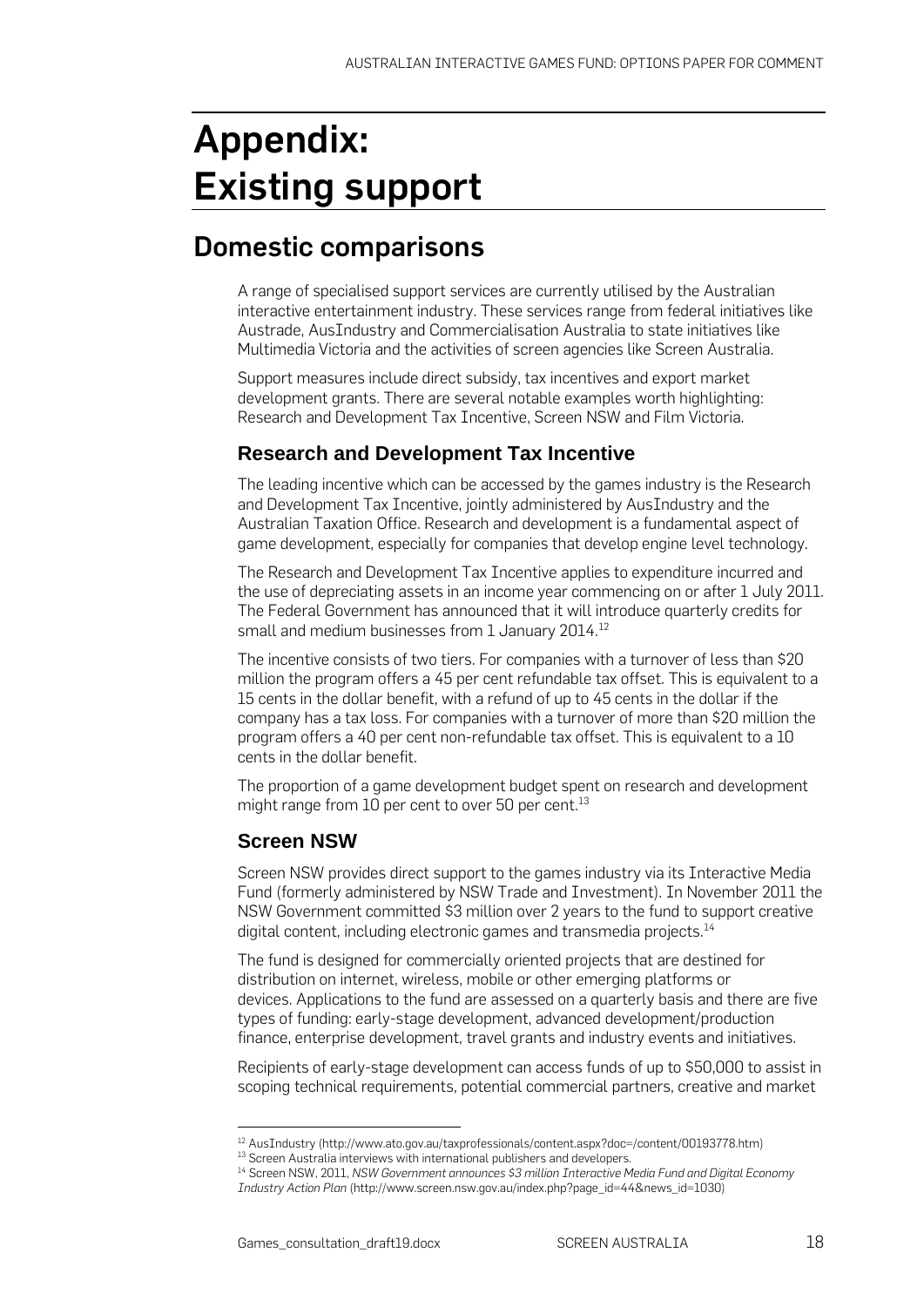potential and pitch materials. Advanced development/production finance of up to \$200,000 for prototyping of larger scale projects to attract further investment, complete a functioning prototype or take a project into production or production finance for a market ready project.

Enterprise development of up to \$200,000 is also available. This is targeted to companies wishing to accelerate their growth to the next stage and enhance their capital base with a strong business strategy for long-term growth through a slate of interactive digital projects.

Smaller funds are available through travel grants and strategic industry events and initiatives. The travel grants are for digital media producers and content creators to attend approved international markets, conferences and trade fairs to seek finance/partners or to market existing projects.

#### **Film Victoria**

Film Victoria has provided substantial support over many years to the Victorian interactive entertainment industry. Film Victoria previously provided direct project support of up to \$500,000; however, Film Victoria's allocation for interactive entertainment support has been scaled back significantly in recent years.

Film Victoria has offered two funding programs for games over the period 2010 to 2013 to support development and marketing. $15$  The two programs have a combined allocation of \$500,000, with \$350,000 earmarked for development support.

For projects that receive development funding, Film Victoria holds a 1 per cent copyright interest in the project until its investment plus a 10 per cent premium has been repaid. For projects intending to sell direct to consumers, the default recoupment rate is pro rata pari passu alongside other investors. For the development of prototypes Film Victoria expects to be repaid at the point of commercialisation (where a publisher, distributor or third party investor comes on board). Marketing support is offered as a grant.

Development funds assist Victorian games developers to create a diverse range of games for any distribution platform, with an emphasis on the creation of intellectual property and long-term benefits for their business.

The companies will be eligible for development investment of between \$30,000 and \$90,000 to build a prototype or full game, depending on level of experience, and the funds are available to invest in commercially appealing projects that can attract overseas interest, create jobs and succeed in the global market.

Marketing funds assist Victorian companies with limited or no experience in releasing games to deliver a well-planned and marketed release of their project.

The companies will be able to apply for marketing grants of up to \$25,000 to attach marketing, business and legal consultants to their project. This support aims to make both current and future releases more successful, and allow the companies to develop skills and networks critical to releasing games successfully.

## International comparisons

As with the domestic comparisons, there are many international examples that illustrate different approaches to supporting the interactive entertainment industry. Programs in the Nordic Region, Singapore and Canada provide good points of reference as well as a model under consideration in the United Kingdom.

 $\overline{a}$ 

<span id="page-19-0"></span><sup>15</sup> Film Victoria [\(http://www.film.vic.gov.au/funding/games\)](http://www.film.vic.gov.au/funding/games)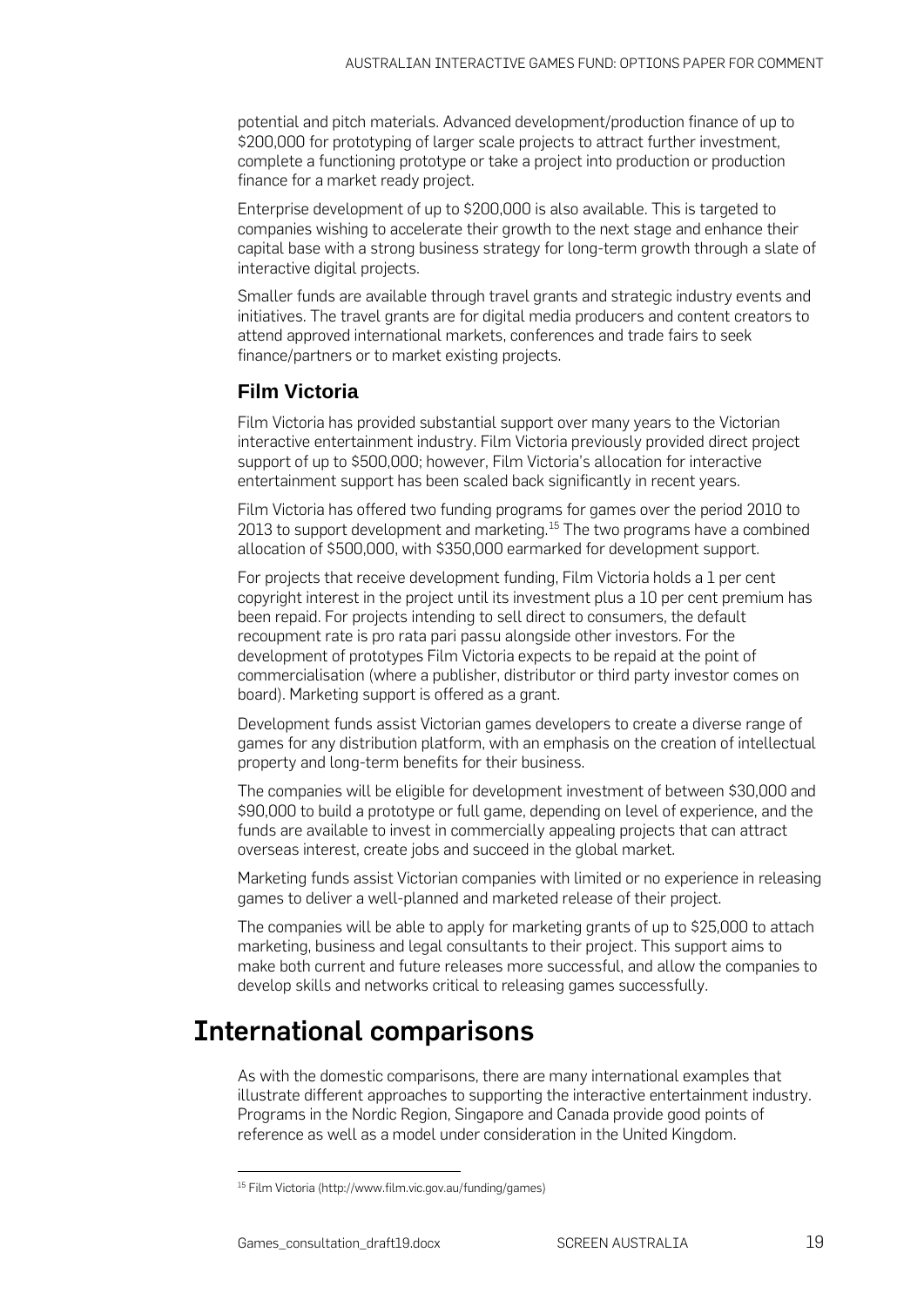#### **Nordic Region**

The Nordic Game Program is an initiative of the Nordic Ministers for Culture, representing Denmark, Finland, Iceland, Norway and Sweden.<sup>[16](#page-20-0)</sup> It was launched in 2006 and was intended to run until 2011, with all funds to come from the Nordic Council of Ministers. Nordic Game Program 2, a four-year extension of the program, commenced in 2012. The original focus was to ensure access to quality Nordic games for children and young people; however, the program has since expanded its scope.

The program provides development support as well as running the annual Nordic Game Conference and representing the Nordic games industry at international events such as conferences and trade shows. The program has a total budget of \$4.3 million for 2012–2015.

The program supports activities involved in bringing a concept to the prototype, demo, public beta or the equivalent level needed to secure the necessary production financing. It does not provide production support, and the development support is intended to minimise the perceived risk of those that would consider financing production.

The criteria for development support are, in order of importance: the project's appropriateness for its target audience, the development of the company and team's experience, the importance of the development support for the project's eventual completion, the project's innovation, the number of Nordic languages the finished game will be released in, and the project's creative vision.

A number of projects supported at development stage have gone on to be completed and released, with some standout successes. Notable games supported by the program include *Limbo* and *Amnesia*, which of both have sold over one million copies and attracted considerable critical acclaim, and popular children's title *Max and the Magic Marker*.

#### **Singapore**

Singapore's Media Development Authority provides four support programs for games: talent, development, marketing and production.<sup>[17](#page-20-1)</sup>

The development program supports activities leading to deliverables which include: playable prototype, game design document, script storyboarding and/or concept art. Successful applicants are required to leverage the Games Solution Centre, a resource centre supported by the Media Development Authority that provides a rapid prototyping development environment for Singapore-based small-medium games enterprises to develop their games. This includes the use of common tools and resources provided by the Centre.

The Media Development Authority gives preference in their development funds to projects that meet one or more of the following conditions: exploiting intellectual property from the other media sectors, eg books, television, film; developing a game to complement transmedia production or promote existing audio-visual content; and, fostering collaboration between local developers (either jointly or work-for-hire basis).

The production assistance provides up to 40 per cent of Singapore spend. The program is capped and funded projects undergo an assessment process. The criteria includes: track record of applicant and team; use of local talent; ability to secure

 $\overline{a}$ 

<sup>16</sup> Nordic Game Program [\(http://www.nordicgameprogram.org/\)](http://www.nordicgameprogram.org/)

<span id="page-20-1"></span><span id="page-20-0"></span><sup>17</sup> Media Development Authority [\(http://www.mda.gov.sg/Pages/Home.aspx\)](http://www.mda.gov.sg/Pages/Home.aspx)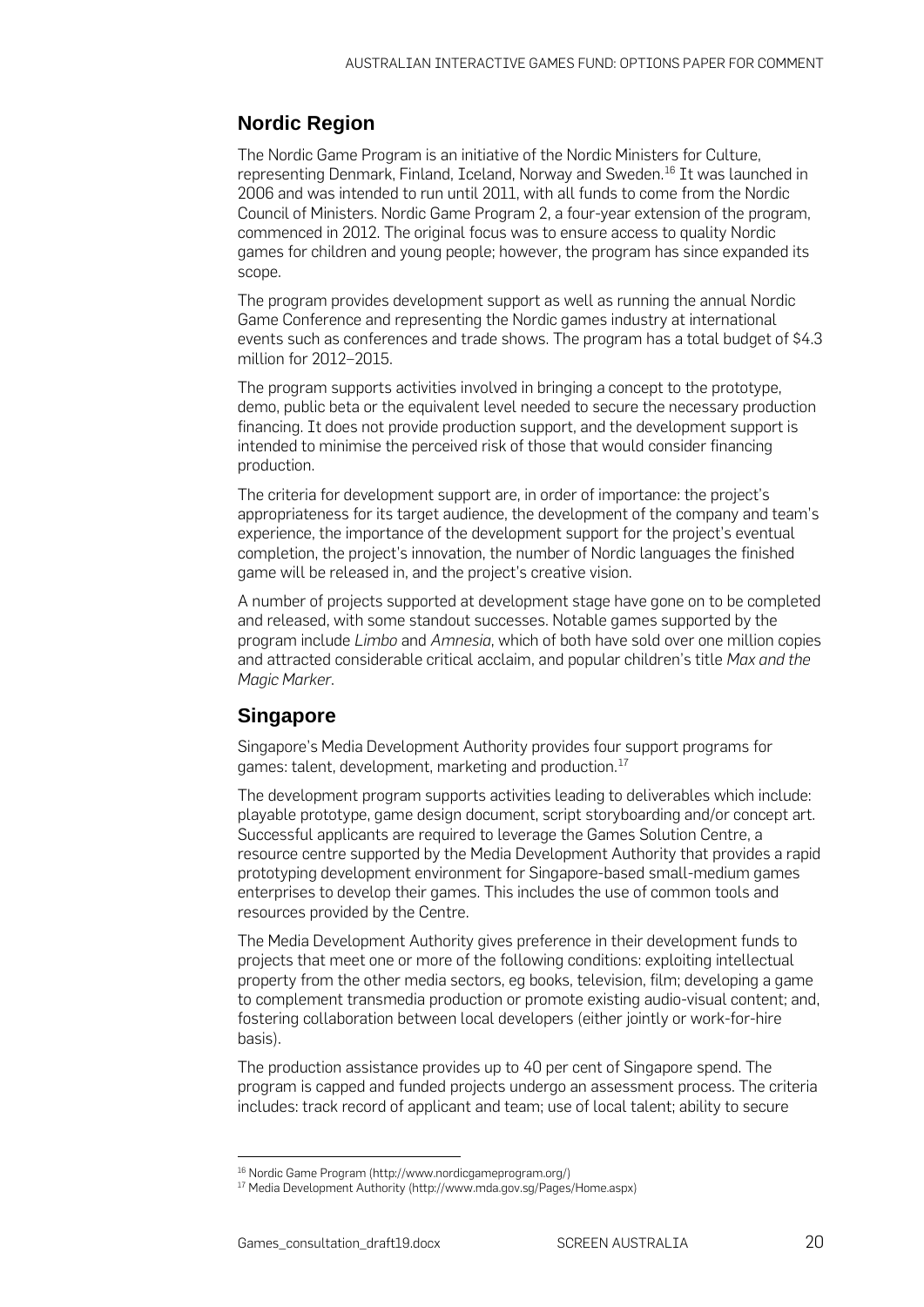publishers; and, demonstrate ability to extend international or regional reach of content.

The Media Development Authority funding amount is capped at 20 times the company's paid-up capital. To encourage producers to generate a pipeline of projects, a further grant of up to 10 per cent of Singapore spend on the existing project, can be used for the same applicant's subsequent project. To be eligible for that, the subsequent project must be ready to be produced, be approved by the Media Development Authority and commence within 12 months after completion of the current project.

A condition of funding is that the company engages at least two trainees under the talent assistance scheme, which funds up to 70 per cent of their salary or \$1,400 per month, whichever is lower. The company is to have in place systems of supervision and review to ensure that the trainees gain maximum benefits from the attachment and training opportunities provided by the company.

#### **Canada**

A number of regional governments in Canada offer tax incentives and other support for the interactive entertainment industry, with Ontario and Quebec offering the most generous tax breaks.

Ontario game development companies are eligible for a refundable tax credit of 40 per cent of qualifying labour costs and expenditures on marketing and distribution.<sup>[18](#page-21-0)</sup> There is no limit on the amount of eligible Ontario labour expenditure that may qualify and there is no per-project or annual corporate limit on the amount of the Ontario Interactive Digital Media Tax Credit that may be claimed. Eligible marketing and distribution expenses are capped at \$100,000 per eligible product.

Games companies developing content under a fee-for-service arrangement may be eligible for a refundable tax credit of 35 per cent of qualifying labour and expenditures. Qualifying labour expenditure must equal a minimum of \$1 million incurred over any 36-month period for the game.

Invest Quebec offers a refundable tax credit of up to 30 per cent of qualifying labour expenditures incurred by a developer in the creation of an interactive entertainment title.<sup>[19](#page-21-1)</sup> Eligible production work is broadly defined, including work from the design phase of new project to testing a complete game and extending for up to two years into the marketing of the final game.

Projects produced under a fee-for-service arrangement can receive a maximum tax credit of 26.25 per cent on eligible expenditures. However, interactive titles that include French language versioning and are not produced pursuant to a commission are eligible for an additional 7.5 per cent tax credit, increasing the maximum available tax credit for such projects to 37.5 per cent of eligible Quebec labour expenditures.

#### **United Kingdom**

 $\overline{a}$ 

In the March 2012 budget, the Chancellor of the Exchequer announced that the UK Government will introduce tax incentives for the interactive entertainment industry from April [20](#page-21-2)13, subject to State Aid approval from the European Commission.<sup>20</sup>

The tax incentive will offer a payable credit of similar generosity to the film tax relief. For example, for films with a total core expenditure of £20 million or less the

<sup>18</sup> Ontario Media Development Corporation [\(www.omdc.on.ca/Page3400.aspx\)](http://www.omdc.on.ca/Page3400.aspx)

<span id="page-21-2"></span><span id="page-21-1"></span><span id="page-21-0"></span><sup>19</sup> Invest Quebec [\(http://www.investquebec.com/en/\)](http://www.investquebec.com/en/)

<sup>20</sup> TIGA [\(http://www.tiga.org/news/tiga-and-grant-thornton-budget-summary\)](http://www.tiga.org/news/tiga-and-grant-thornton-budget-summary)